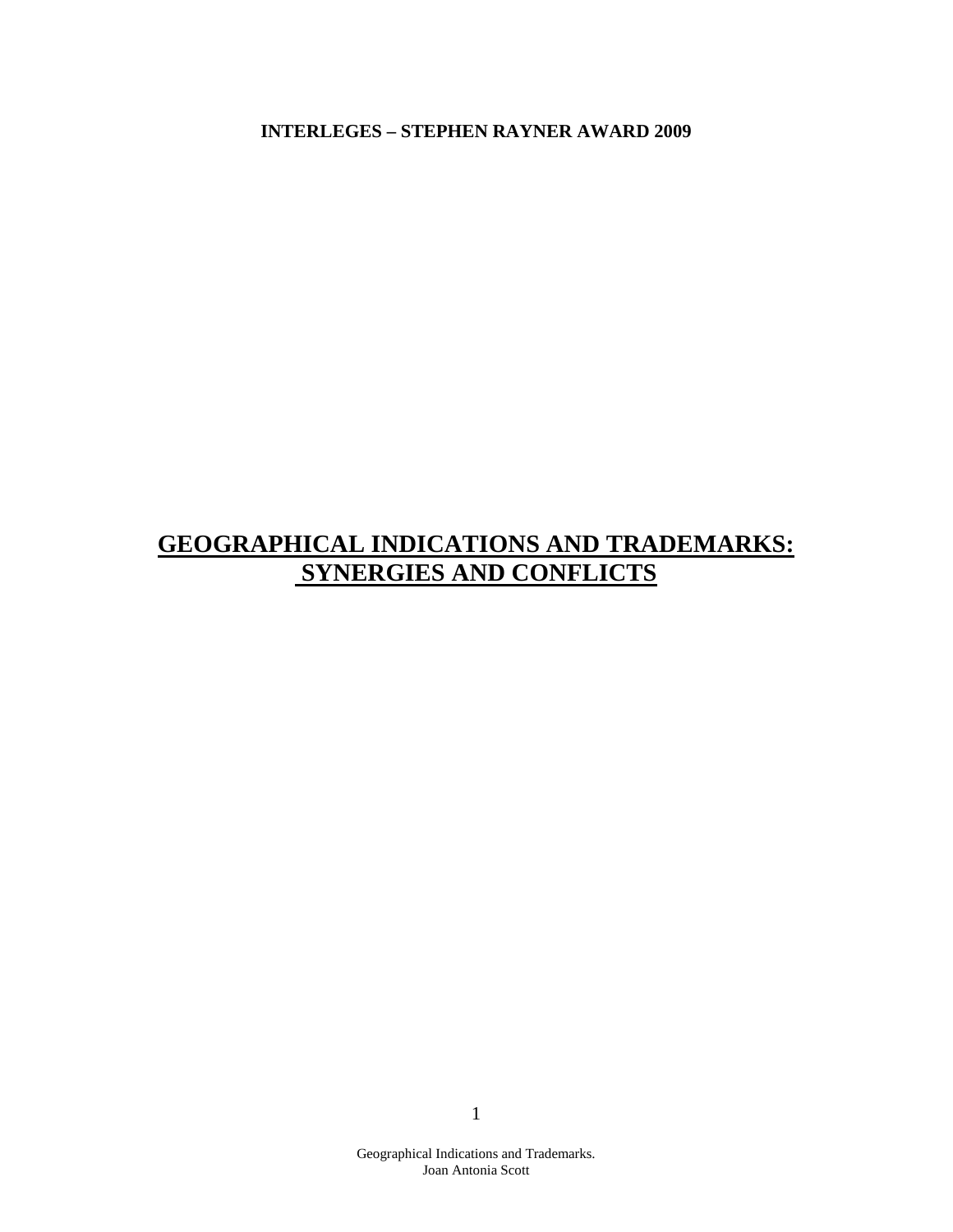|                                                                         | 5         |
|-------------------------------------------------------------------------|-----------|
|                                                                         | 7         |
| THE HISTORICAL DEVELOPMENT OF GEOGRAPHICAL INDICATIONS ______________ 7 |           |
|                                                                         | <b>10</b> |
|                                                                         |           |
|                                                                         |           |
| <b>HOW TRADEMARKS CAN NEGATIVELY AFFECT GEOGRAPHICAL INDICATIONS</b>    |           |
|                                                                         |           |
| <b>EFFECTIVENESS OF CURRENT INTERNATIONAL SYSTEMS OF PROTECTION and</b> |           |
|                                                                         | 21        |
| $CONCLUSION - Quo Vadis?$                                               | 21        |
|                                                                         | 23        |

# **TABLE OF CONTENTS**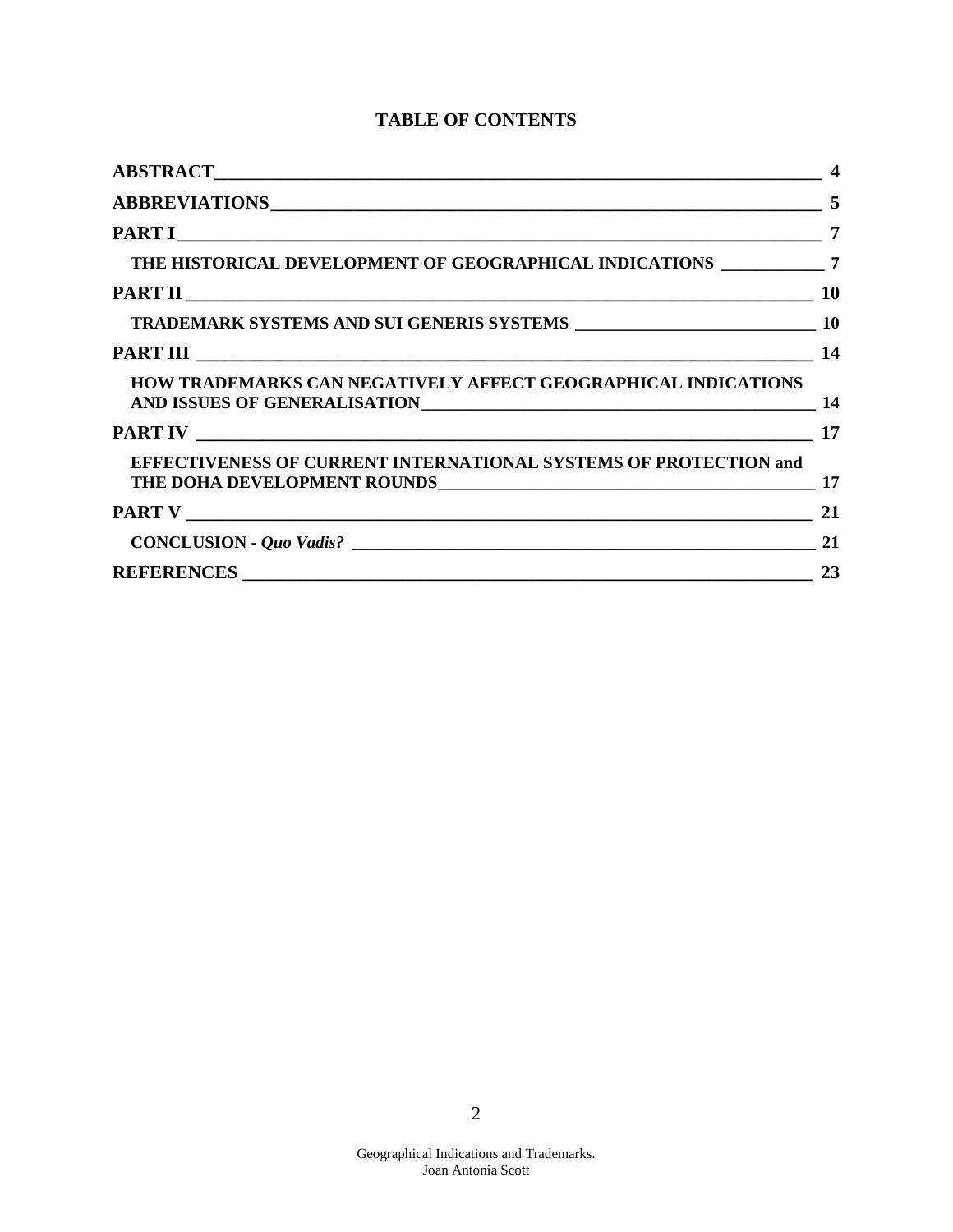**"One does not judge the quality of wine by its container's appearance; one determines it by taste, and it is a vague illusion to think that the mark on the outside of a cask will make the quality of the wine contained any better than it actually is."**

André Richard, *De la Protection des appellations d'origine en matière vinicole.*  Les vins de Bordeaux, [Bordeaux], Imprimeries de Gounouilhou, 1918 p. 222<sup>1</sup>

3

 <sup>1</sup> French to English translation - Cited in William van Caenegem, *Registered Geographical Indications Between Intellectual Property and Rural Policy - Part II* (2003), Journal of World Intellectual Property, Vol. 6, no. 6, p. 861.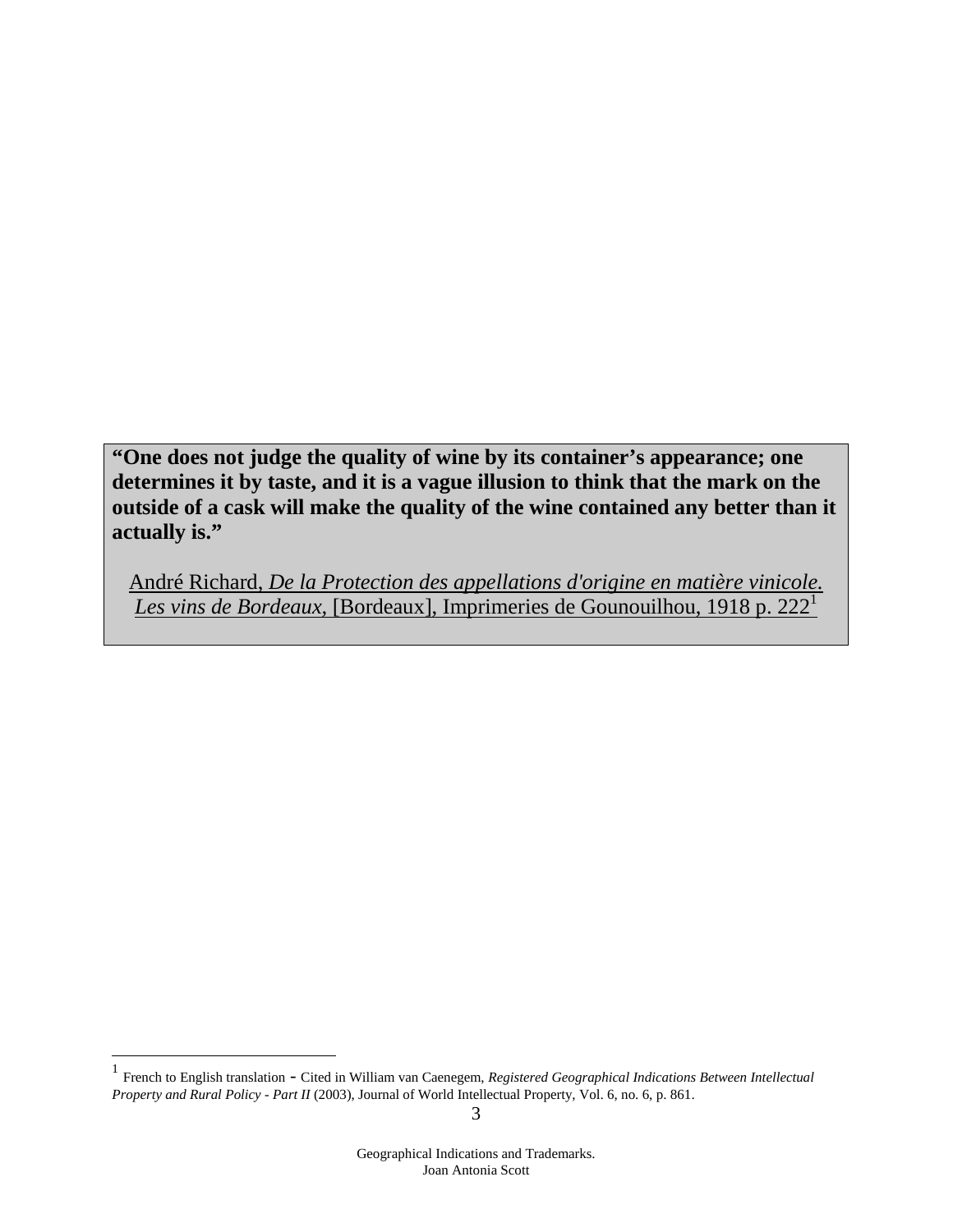#### **GEOGRAPHICAL INDICATIONS AND TRADEMARKS: SYNERGIES AND CONFLICTS**

#### **ABSTRACT**

<span id="page-3-0"></span>Historically, the relationship between Trademarks and Geographical Indications (GIs) has been tempestuous and marred by controversy. Like their trademark counterparts, GIs are sourceindicators intended to signify a particular quality of the product, and in the case of GIs, this quality is inextricably linked to the geographic location it derives from. There are numerous similarities between the two forms of intellectual property rights (IPRs), leading some commentators to view GIs as a subset of trademark rights. However, these similarities have also given rise to conflicts between the two regimes, conflicts which form the basis of various international discussions on sustainable agricultural policies. At the heart of the current World Trade Organisation (WTO) Ministerial Conference negotiations (The Doha Development Round), are issues relating to the extension of higher-level GI protection to all foodstuff, and the creation of a mandatory international register for GIs.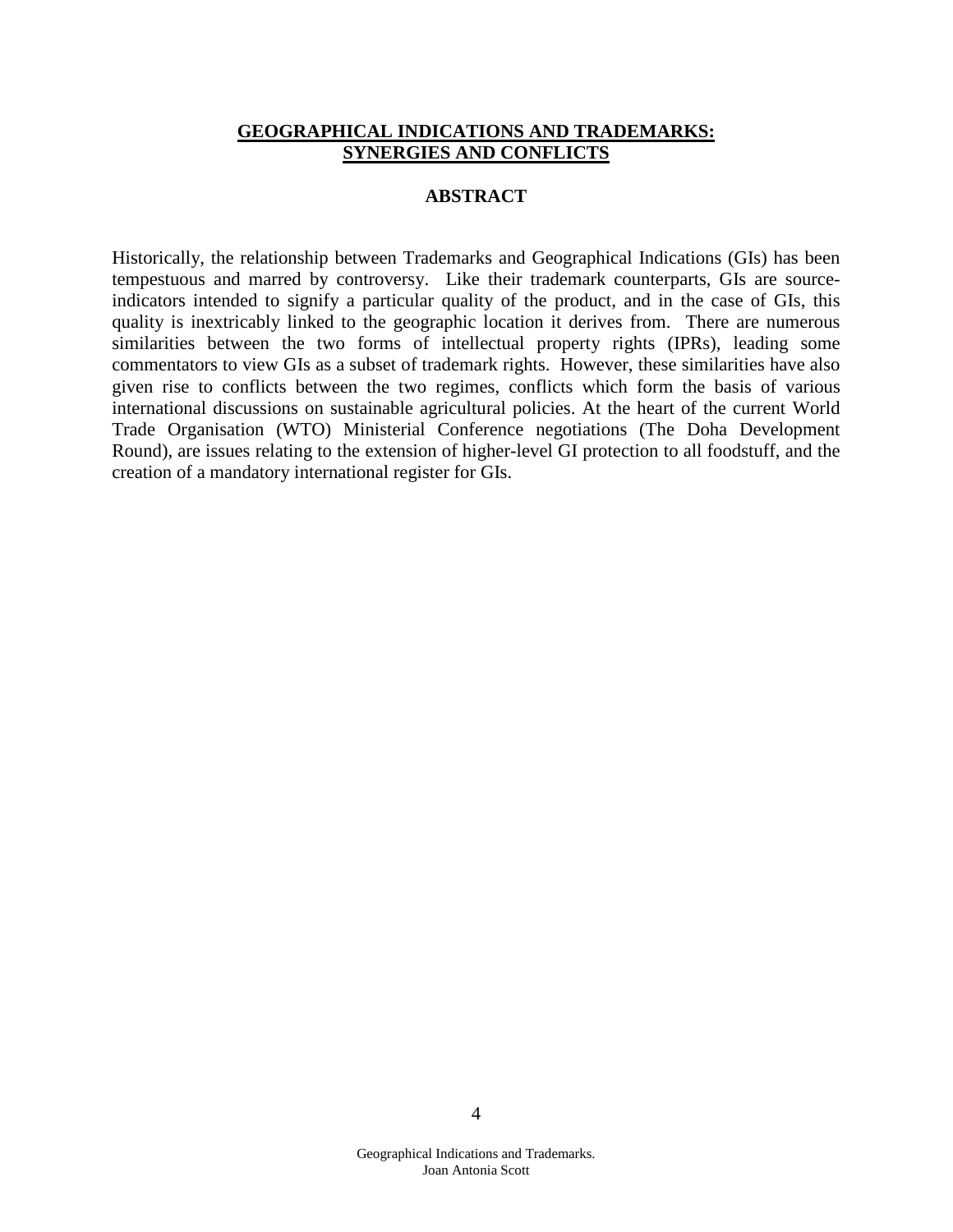# **ABBREVIATIONS**

<span id="page-4-0"></span>

| AO           | Appellation of Origin                                              |
|--------------|--------------------------------------------------------------------|
| <b>AOC</b>   | Controlled Appellation of Origin                                   |
| EC           | <b>European Community</b>                                          |
| <b>ECJ</b>   | <b>European Court of Justice</b>                                   |
| EU           | European Union                                                     |
| <b>GATT</b>  | General Agreement on Tariff and Trade                              |
| GI           | Geographical Indications                                           |
| IP           | <b>Intellectual Property</b>                                       |
| <b>IPR</b>   | <b>Intellectual Property Rights</b>                                |
| <b>OJ</b>    | Official Journal                                                   |
| <b>PDO</b>   | Protected Designation of Origin                                    |
| PGI          | Protected Geographical Indication                                  |
| <b>TM</b>    | Trademarks                                                         |
| <b>TRIPS</b> | Agreement on Trade-Related Aspects of Intellectual Property Rights |
| <b>UK</b>    | <b>United Kingdom</b>                                              |
| <b>UKHL</b>  | United Kingdom House of Lords                                      |
| US           | United States of America                                           |
| <b>USPTO</b> | United States Patent and Trademark Office                          |
| <b>USC</b>   | <b>United States Congress</b>                                      |
| <b>WIPO</b>  | World Intellectual Property Organisation                           |
| <b>WTO</b>   | World Trade Organisation                                           |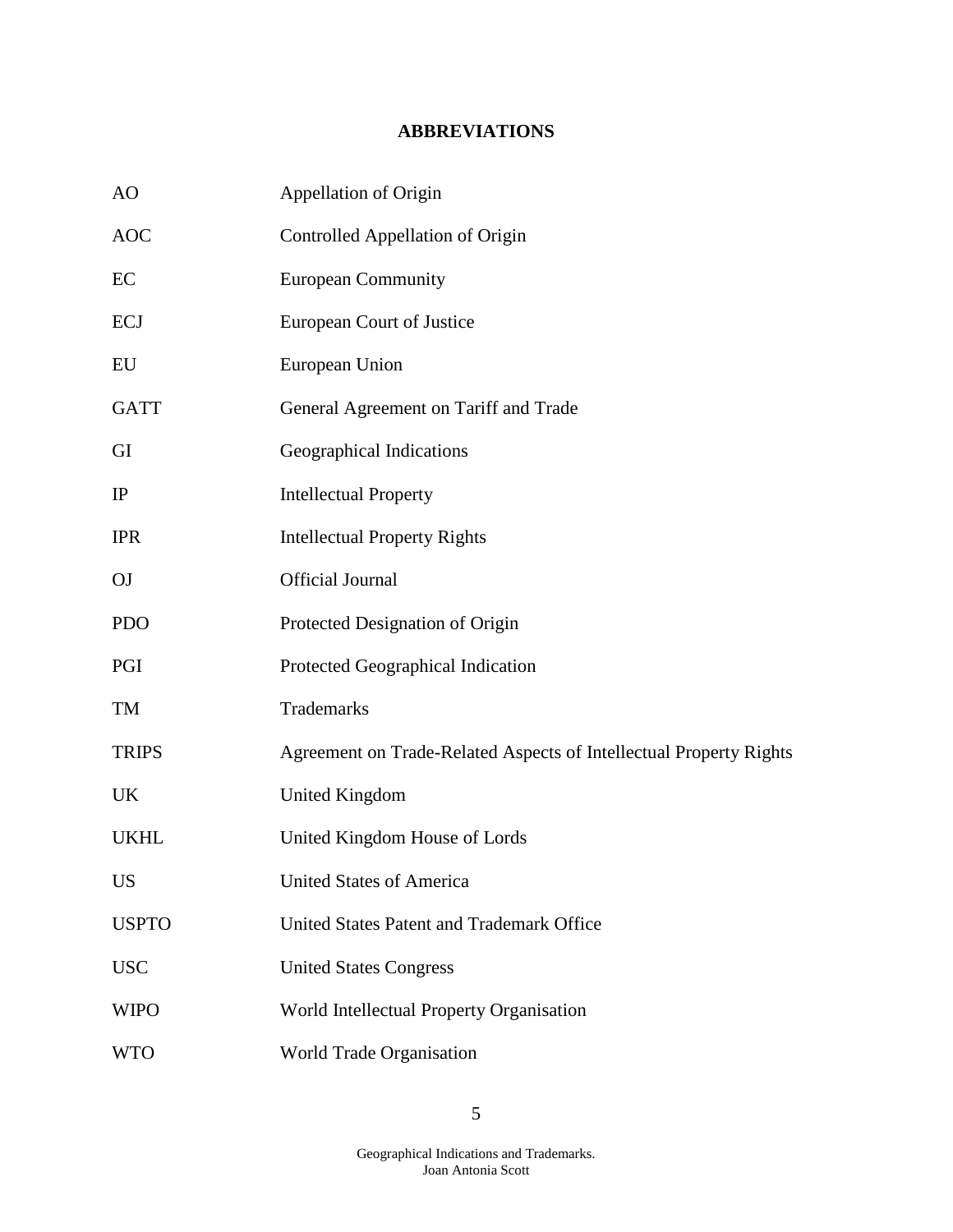#### **INTRODUCTION**

This essay seeks to explore some of the ways in which GIs and Trademarks work well together (or at least coexist), as well as the conflicting issues that may arise between these two regimes. For the purpose of this article and in order to avoid confusion regarding the range of terminologies often used by different jurisdictions, the term '**geographical indications' (GIs)** is used in its widest sense, as an umbrella term encompassing indications of source, geographical indications (as defined by Article 22.1 of the TRIPS Agreement) and appellations of origin, (unless the need for differentiating between them is necessary).

**Part I** of this essay will briefly examine the historical development of GIs and discuss a range of systems available for the protection of GIs. **Part II** will provide a useful comparison with trademark and *sui generis* systems, as well as discussing the ways in which trademark systems can protect or supplement the protection of GIs (historically, *de juro condito* and *de jure condendo*). **Part III** will then explore some of the ways in which trademarks can negatively affect or destroy a GI and how generalisation can also affect GIs and trademarks, respectively. **Part IV** will examine the current international rules governing the protection of GIs and consider their effectiveness, as well as discussing the current issues within the Doha Development Round. Finally, **Part V** will conclude by summarising the main findings of the essay, as well as providing some suggestions for moving forward in this highly contentious area of intellectual property law.

Throughout the course of this essay, practical examples (often from case law) will be given to demonstrate the real synergies and conflicts that can occur when these two regimes collide. Although the focus of this essay will largely be based on European approaches and principles, wherever possible, cross references will be made to other jurisdictions to illustrate the divergence of approaches taken around the world.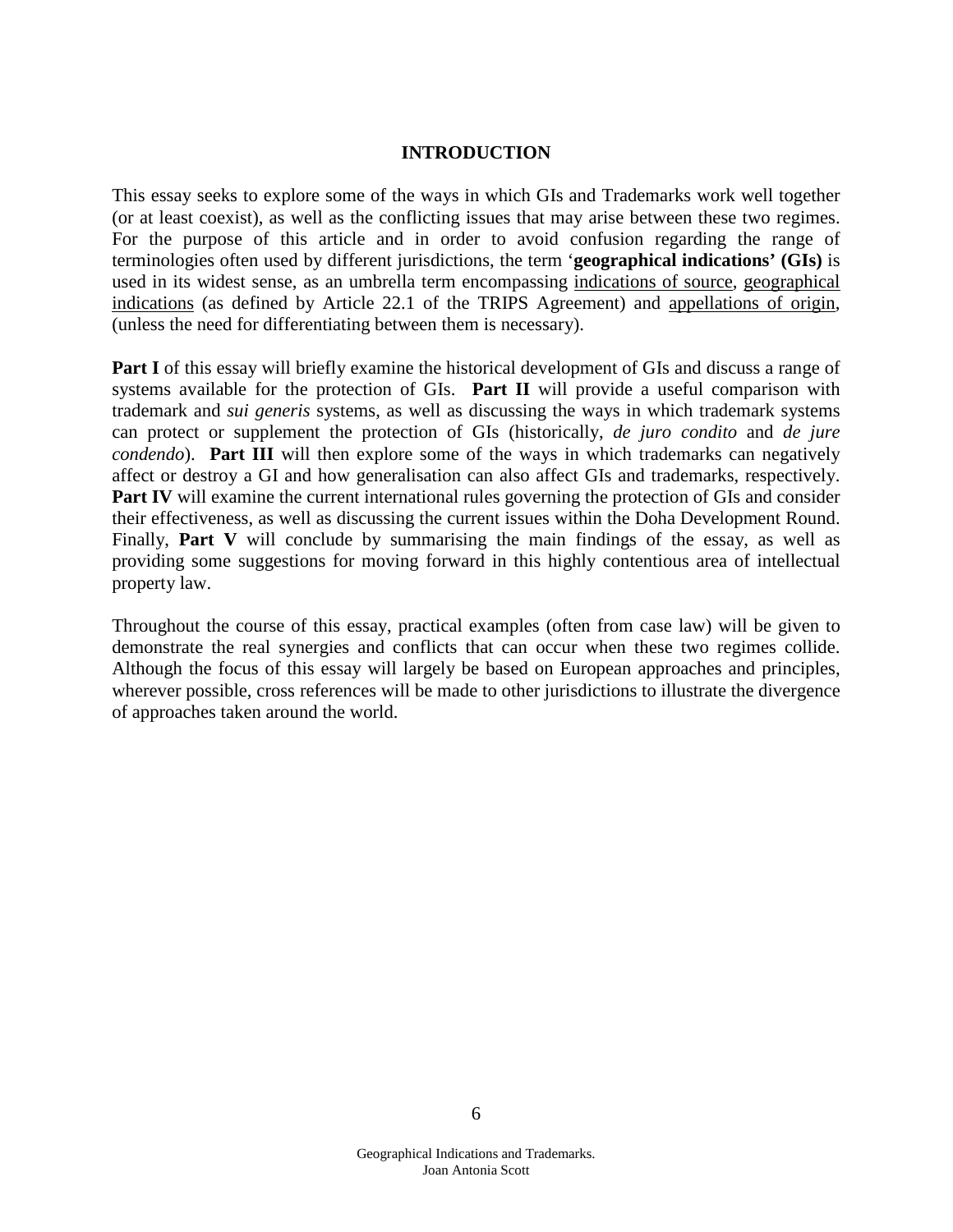# **PART I**

### <span id="page-6-1"></span><span id="page-6-0"></span>**THE HISTORICAL DEVELOPMENT OF GEOGRAPHICAL INDICATIONS**

### **What Are Geographical Indications?**

Consider, for a moment, the following products: "Champagne", "Darjeeling tea", "Parma ham", "Camembert cheese" and "Jersey Royal potatoes". What do you think of when you first see these words on products?

For most people, two things are instantly recognisable. Firstly, the products come from the country or place indicated by the name of the product, and secondly, the names indicate some sort of additional quality or characteristic of the product that is essentially linked to its geographical origin.

The above products are all examples of **GIs**. GIs are defined by Article 22 (1) of the TRIPS Agreement<sup>2</sup>, but can be summed up as distinctive signs used on products from a specific geographical region to show "a link between the origin of the products to which it is applied and a given quality, reputation or other characteristic that the product derives from that origin"<sup>3</sup>.

Historically, marks indicating the geographical origin of goods were the earliest forms of trademarks. Functionally, both GIs and trademarks are similar because they serve as sourceindicators<sup>4</sup>. However, GIs are distinct and separate legal concepts in their own right and unlike trademarks, which are typically owned by a single registered owner, GIs are collectively owned by producers adhering to a defined set of regulated standards and within a defined geographical area. No single owner can claim exclusive rights to the GI sign.

The distinctiveness of GIs has helped differentiate products of superior quality from their inferior counterparts, ultimately protecting the consumer and the product's goodwill. As such, GIs are valuable commercial tools that have become important global commodities<sup>5</sup>. It is for this reason

 $2$  Article 22 (1) of the Trade-Related Aspects of Intellectual Property Rights (hereinafter, referred to as "the TRIPS Agreement"), defines geographical indications as: **"… indications which identify a good as originating in the territory of a Member, or a region or locality in that territory, where a given quality, reputation or other characteristic of the good is essentially attributable to its geographical origin."** The full text of the Agreement is available at*:*  http://www.wto.org/english/tratop\_e/TRIPS\_e/t\_agm0\_e.htm.

<sup>&</sup>lt;sup>3</sup> World Intellectual Property Organisation (WIPO) website, available at: http://www.wipo.int/geo\_indications/en/about.html.

<sup>4</sup> Trademarks and GIs both indicate the origin of the goods and serve as guarantees of quality. Whilst trademarks indicate *commercial origin*, GIs serve to indicate the *geographical origins* instead.

 $<sup>5</sup>$  GIs are being used as a tool for sustainable development, particularly within the agricultural sector of developing countries.</sup> Their potential is increasingly being considered, for example, see WTO document IP/C/W/204, Para. 2, where the TRIPS Council acknowledged that "Geographical indications have considerable potential for commercial use; something which has been neglected for a long time"- available at[: http://docsonline.wto.org/.](http://docsonline.wto.org/)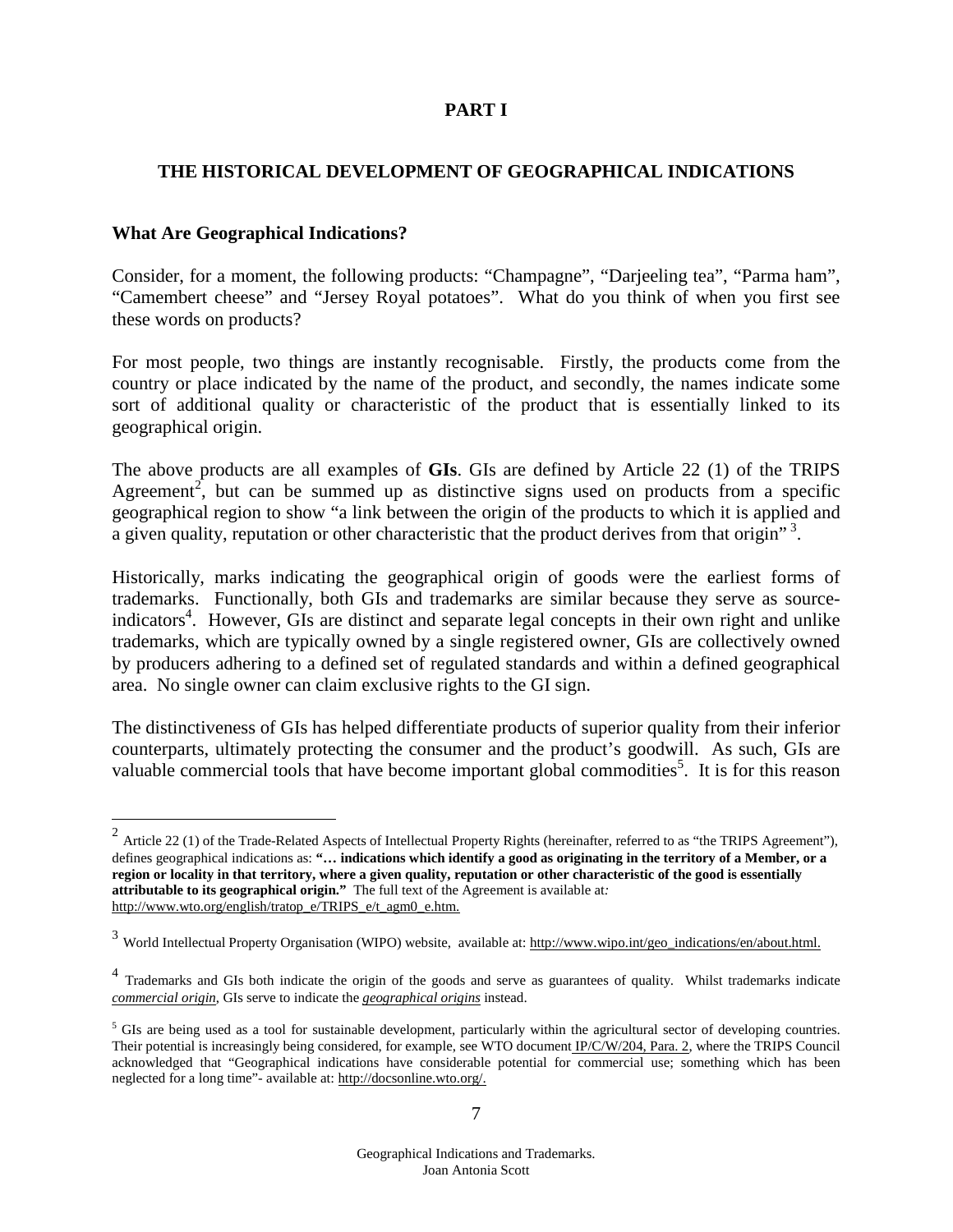that various legal systems have developed or have been adapted to provide protection for GI marks.

# **Legal Frameworks for the Protection of Geographical Indications**

Historically, GIs have not been uniformly protected across the different jurisdictions. Article 1(1) of the TRIPS Agreement gives Member States the freedom to implement any means of protection most relevant to their jurisdiction. Particularly within the European Union (EU), GIs have been regulated on a product-specific basis and by a number of different regulations, giving rise to a fragmented approach. Consequently, it is often difficult to provide a definitive answer to the question of what system constitutes the most efficient method of protection.

There are essentially two main levels of legal protection: **National** and **International**, and although this essay separates the two levels, it is important to bear in mind that, in reality, both systems often work alongside each other to offer maximum protection for GIs. They are not necessarily exclusive and the distinction is simply made here for clarity.

### National Principles for the Protection of Geographical Indications

The protection of GIs has traditionally been the preserve of national legislation. In Europe, France is generally credited for enacting the first comprehensive system for the protection of  $\mathrm{GIs}^6$ .

The main concepts of national protection are generally categorised as:

- Unfair competition and consumer protection<sup>7</sup>;
- Passing of  $f^8$ ;
- Protected appellations of origin<sup>9</sup>;
- Registered geographical indications;
- Collective and Certification trademark regimes; and
- *Sui Generis* protection.

Despite the diversity of national mechanisms, observers such as Bernard O'Connor (2004, p. 5), identify two basic principles shared by all forms of national protection systems:

1 The protection of consumers from false and misleading information; and

 <sup>6</sup> In France, GIs are specifically known as *appellation d'origine contrôlée* (**AOC**). The origin of AOCs can be traced as far back as the 15th century when *Roquefort* cheese was granted royal protection. In May 1919, the Law for the Protection of the Place of Origin was passed, enacting the first modern law on the protection of GIs.

 $7$  Unfair Competition is a common law tort, essentially based on the principles of honesty and fairness and with the overriding aim of consumer protection.

<sup>&</sup>lt;sup>8</sup> The tort of passing off is aimed at protecting the goodwill of the product, by enforcing against unauthorised use/ misrepresentation of a mark (traditionally used for infringements of trademarks).

<sup>9</sup> Protected appellations of origins are specific forms of GIs, defined by Article 2 of the Lisbon Agreement (1958).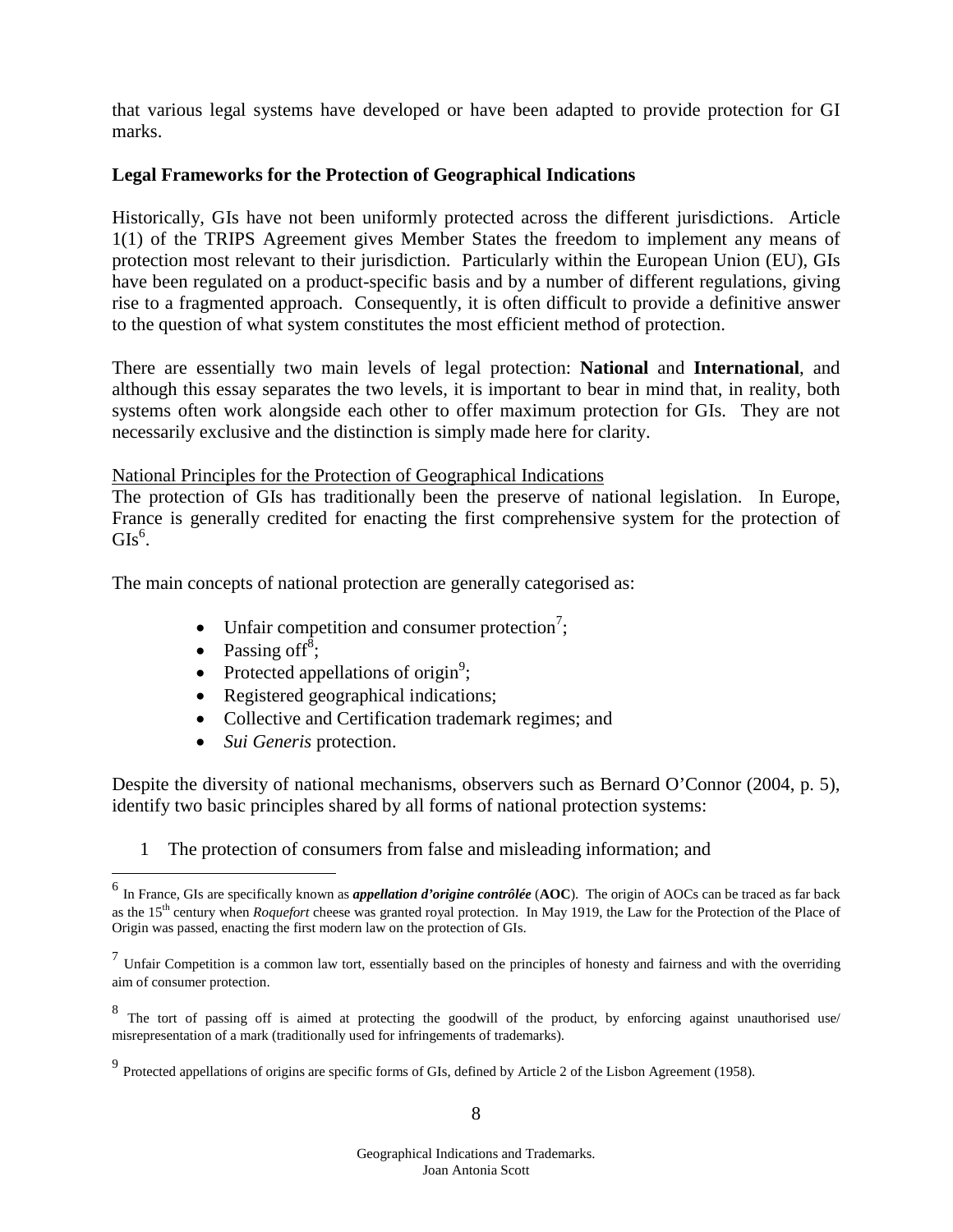2 The protection of GI producers from unfair competition.

Notwithstanding these measures, national States were powerless to protect their goods when exported. Once products left the confines of their national boundaries, they were often copied and counterfeited and it soon became apparent that national measures, alone, were inadequate mechanisms for protecting GIs. Individual States had to seek protection for GIs through international trade agreements, which began as bilateral agreements, gradually moving towards multilateral agreements $^{10}$ .

#### International Principles for the Protection of Geographical Indications

The international protection of GIs is anchored in several multilateral treaties. In principle, there are two different types of international agreements, namely, **bilateral** (as between two States) or **multilateral** (as between a number of Member States). Although many more countries are now utilising bilateral agreements, in most cases, the scope of protection remains *de minimis* and often limited to specific products such as wines and/or spirits. Yet once again, the protection of GIs at the international level is far less harmonized than other fields of IP  $\tilde{a}aw^{11}$ . **Part IV** of this essay will look at the effectiveness of four key international agreements generally considered to have as their object, or which deal, *inter alia*, with the protection of GIs.

However, for the sake of completeness, it is perhaps a fair assessment to view international principles as the most efficient forms of GI protection. By their very nature, their scope is far more reaching than national measures. Of course this statement, in itself, is highly dependent on the number of signatory countries signed up to the agreement. The globalisation of trade and commerce has made international systems of protection more relevant for the protection of locally produced products once cross-border trade is in issue.

Nevertheless, this assessment should not be seen as the downgrading of national legislations. On the contrary, national measures of protection play a vital role, particularly when used to prop up the inadequacies of international legislations. They invariably provide country-specific mechanisms which are best suited to address the particular needs of each nation State.

 <sup>10</sup> According to commentators such as Evans and Blakeney (2006), the current development of the law of GIs has, in part, been spurred on by both the "greater need and additional opportunities offered by the global marketplace for the diversification of agricultural products and foodstuffs." (p. 578).

 $11$  Author Christopher Heath (2003), contends that the disparity is due, in part, to the lack of clarity in what products can and are afforded GI protection.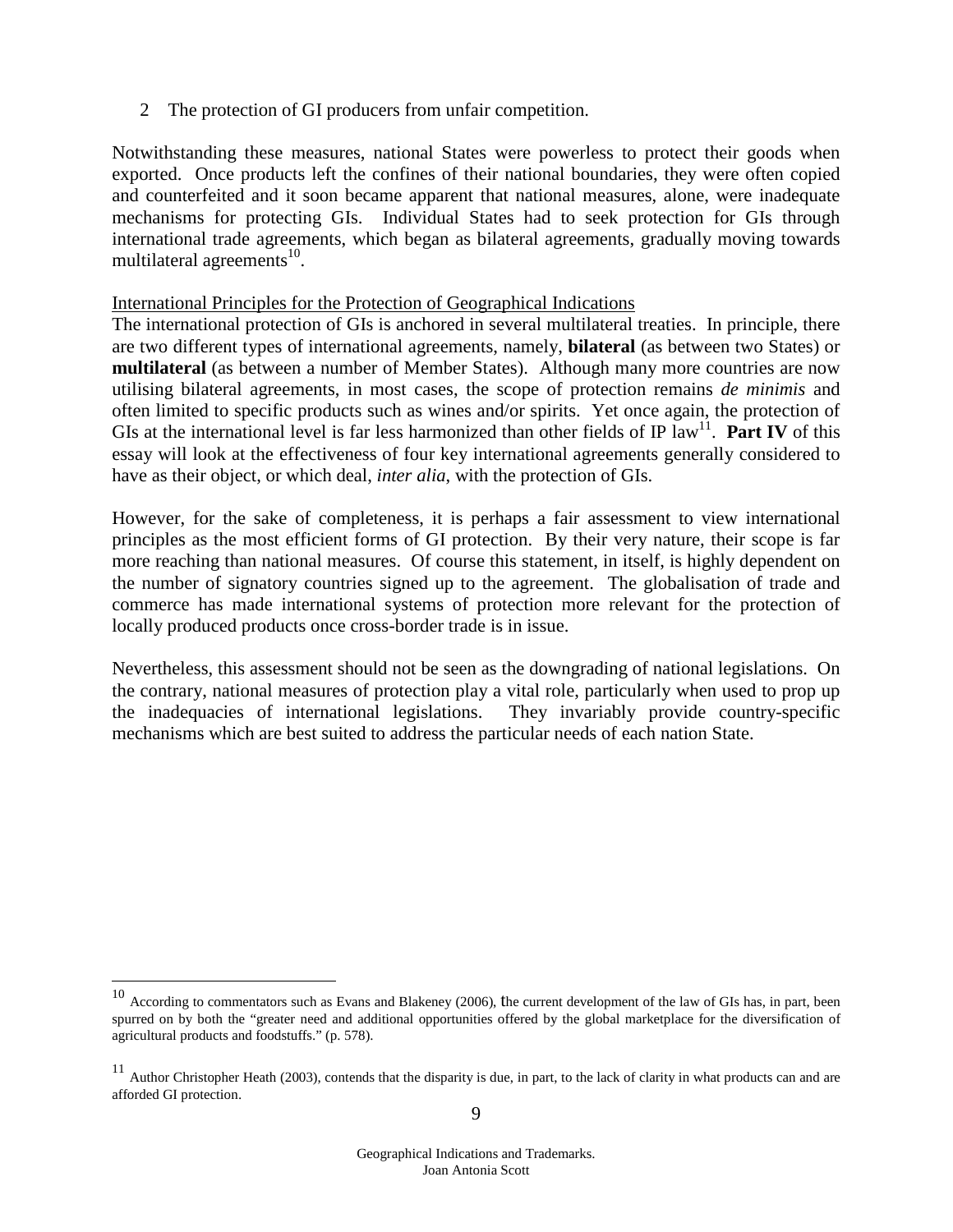# **PART II**

#### **TRADEMARK SYSTEMS AND SUI GENERIS SYSTEMS**

#### <span id="page-9-1"></span><span id="page-9-0"></span>**Advantages and Disadvantages: Trademark Systems**<sup>12</sup>

The decision to protect GIs via the trademark system or within a *sui generis* system is often a difficult one. Both methods have their advantages and disadvantages, yet, the final decision to implement one over the other is often made with reference to economics (i.e. cost implications), and, to a greater extent, the level of priority GIs are given in that particular country.

Protecting GIs under trademark regimes has an immediate advantage because they are well established and familiar tools within the commercial world. In most cases, governments can simply modify existing trademark legislations instead of introducing new, and possibly, cumbersome *sui generis* systems<sup>13</sup>. This becomes a valuable cost-cutting mechanism as governments do not have to commit additional resources to protect GIs. Furthermore, protecting GIs via the trademark system opens up the possibility of utilising the international registration system, overseen by  $W \Gamma Q^{14}$ .

Despite the apparent advantages, trademark regimes can also be costly, complicated and at times, ineffective. As a monopoly right granted to individual owners, trademark protection is limited to the confines of the countries in which registration is sought and granted. Relying on trademark systems can be a very expensive mechanism of protection. However, the knock-on effect of not adequately protecting a registered GI is the threat of generalisation (as will be discussed further in Part IV). Additionally, GI producers must be aware of the scope of the protection given, as trademarks do not generally cover translations, nor expressions such as "like", "style" etc, or terms used to de-localise the product (e.g. "New Zealand champagne").

#### **Advantages and Disadvantages:** *Sui Generis* **Systems**

A number of countries have developed specific *sui generis* systems of protection<sup>15</sup>. According to Ester Cáceres of OriGIn (Spain), there is a growing trend towards sui generis systems around

<sup>&</sup>lt;sup>12</sup> References in this essay to trademark systems will be taken to include the terms trademarks (as defined by Article 15 of the TRIPS Agreement), collective marks and certification marks, unless the need to distinguish between them arises.

<sup>13</sup> Dev Gangjee (2006), *Protecting Geographical Indications as Collective Trademarks: The Prospects and Pitfalls* (p.31).

<sup>14</sup> The **Madrid Protocol Relating to the Madrid Agreement Concerning the International Registration of Marks (1989)** offers an international system of registration to protect GIs via certification trademark regimes. The System means that trademark owners have the opportunity to protect their mark in several countries, by virtue of a single registration through the System. The System is available at: http://www.wipo.int/madrid/en/legal\_texts/trtdocs\_wo015.html.

<sup>15</sup> For example, India and Thailand have adopted *sui generis* legislations to protect their GIs. India has enacted the Geographical Indications Act (1999), whilst Thailand has enacted the Geographical Indications Protection Act (2003) ("GIPA").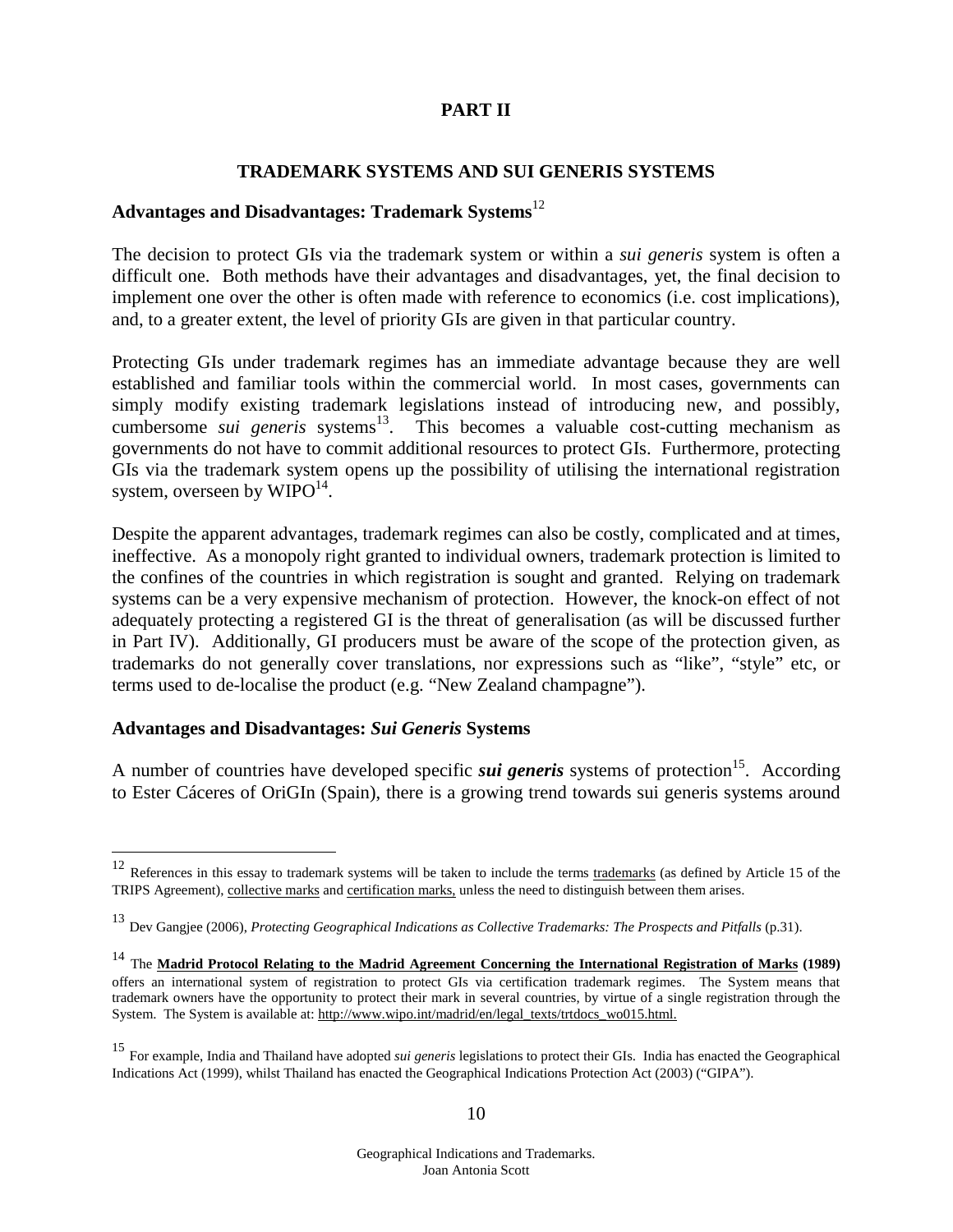the world, "demonstrating that countries recognize the need for a specific GI protection system that co-exists with trademark regimes $"^{16}$ .

One significant advantage of *sui generis* systems is the ability to draft country-specific legislations addressing the particular needs of that country. Although the drafting of such legislations can be complicated and time-consuming, they ultimately provide relatively stronger levels of producer protection, in comparison to their trademark counterparts<sup>17</sup>. As the scope of trademark protection tends to be broader than *sui generis* systems, sui generis mechanisms can offer a more comprehensive level of protection by combining the best elements of existing protection mechanisms.

### European Model of *Sui Generis* Protection

Within the EU, there are a variety of Regulations aimed at harmonising the plethora of protection mechanisms. Many countries are unwilling to set up individual *sui generis* systems, but still want to ensure that protection can be obtained by some form of registration, rather than relying on the court or unregistered systems.

Regulation 2081/92 (as amended by Regulation 510/2006<sup>18</sup>), gives protection for designations of origin (PDO), protection for GIs (PGI), agricultural products and foodstuff. A clear advantage of having a European-wide system of registration is the harmonization it brings to the piecemeal nature of national legislations.

In addition, once registered, a PDO or PGI is afforded protection by virtue of Article 13(1) of the Regulation, against:

- Any direct/indirect commercial use of a registered name, in so far as using the name exploits the reputation of the protected GI; and
- Any misuse, imitation, or **evocation**<sup>19</sup>, even if the true origin of the product is indicated or if the protected name is translated or accompanied by an expression such as 'style', 'type', 'method', 'as produced in', 'imitation', or similar.

This is a significant advantage over trademarks because there are no constraints imposed by preexisting legislations. However, a major disadvantage to the *sui generis* system is the length of

 <sup>16</sup> Ester Olivas Cáceres, Secretary General of OriGIn, Alicante, Spain, *International Symposium on Geographical Indications* (June 26-28, 2007), WIPO document WIPO/GEO/BEI/07/13.

<sup>17</sup> See Dev Gangjee, *Quibbling Siblings: Conflicts Between Trademarks and Geographical Indications* (p. 1267).

<sup>18</sup> Regulation 2081/92 was introduced in 1992 to harmonise the different types of protection mechanisms within Europe. However, following the WTO dispute resolution board's findings (see WT/DS174/20 and WT/DS290/18) as between the *US and Australia v. EC*, Regulation 2081/92 was amended and repealed by Regulation 510/2006, which came into force on 20 March, 2006.

<sup>19</sup> In Gorgonzola/Cambozola (Case C-87/97 *Consorzio per la tutela del formaggio Gorgonzola v. Kserei Champignon Hofmeister GmbH and amp*), the ECJ considered the meaning of "evocation" in Article 13(1) (b). The ECJ ruled that it is possible for a protected designation to be evoked where there is no likelihood of confusion between the products concerned and even where no Community protection extends to the parts of that designation which are mirrored in the term(s) at issue.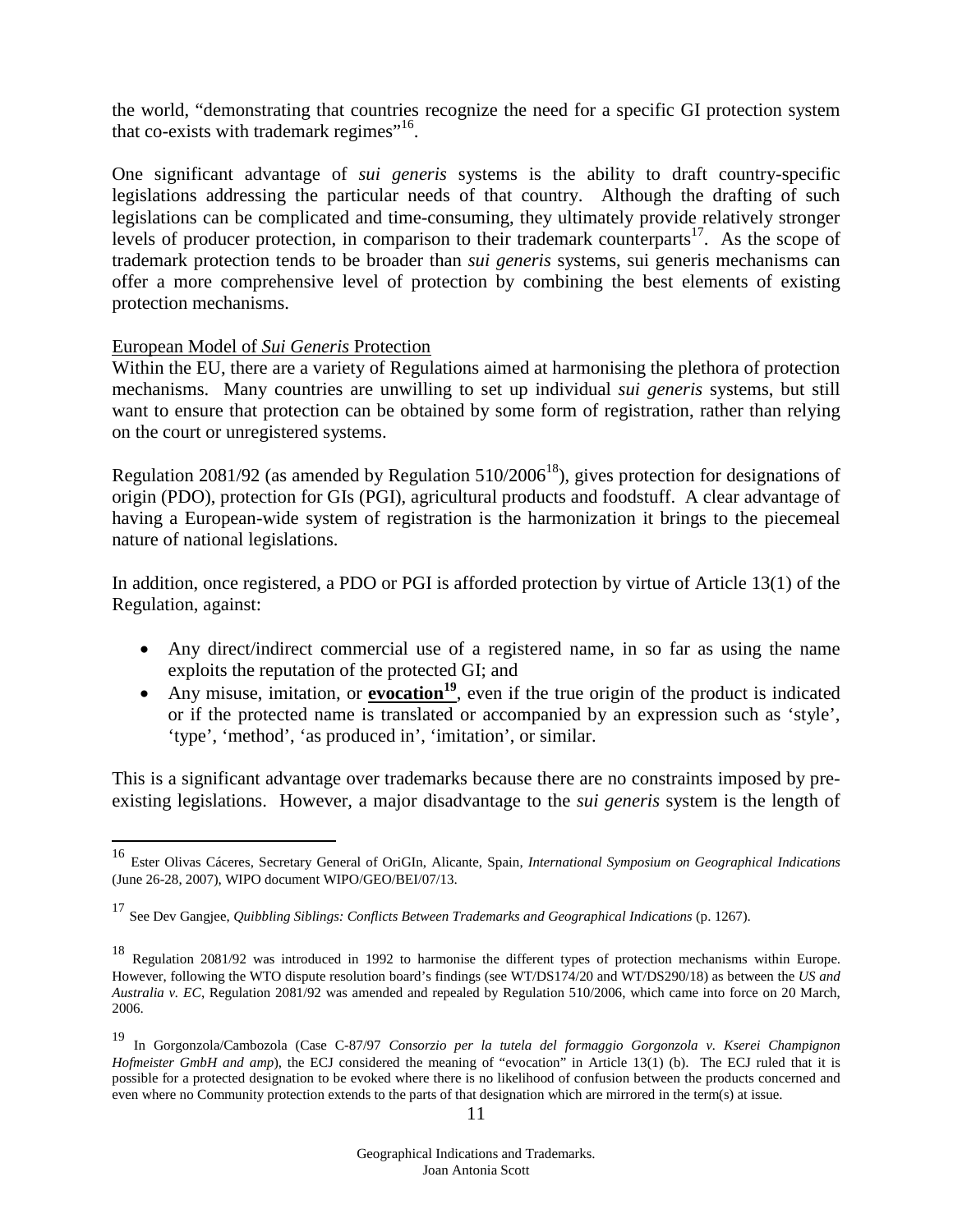time it takes to draft adequate legislations. In addition, countries such as the US and Australia argue that the European system is not sufficiently open to non-EU countries, effectively blocking third country registrations. Once again, a major concern is the scope of protection. GI producers need to know if ex officio procedures (procedures by which governments take responsibility on the enforcement of the GI law) is available. If not, producers will have to monitor the foreign market to detect possible abusers and take necessary legal action.

# **SYNERGIES: Supplementing Geographical Indications**

The relationship between GIs and trademarks cannot be understated<sup>20</sup>. Accordingly, trademarks can be used to supplement the protection of GIs in a number of ways. In countries where GIs can only be protected via the trademark system (e.g. Germany, UK and the US), producers are forced to seek protection via trademarks, collective or certification marks.

Generally speaking, GIs cannot be registered as trademarks because of the fundamental principal of distinctiveness<sup>21</sup>, unless the mark has acquired distinctive character through use (examples include "Bermuda" shorts, "Mont Blanc" pens and "Antarctica" bananas).

**Collective marks** are usually defined as signs which distinguish the geographic origin of different enterprises using the collective mark<sup>22</sup>. They function to inform the public of a particular quality inherent in the product and are typically used to promote products which are characteristic of a given region. A collective mark can be used together with the individual trademark of the producer, allowing them the opportunity to differentiate their own products from those of competitors, whilst benefiting from consumer confidence offered under the collective mark. For example, the "Idaho" and "Grown In Idaho" certification marks are used by the Idaho Potato Commission to indicate the potatoes are grown in the State of Idaho, US. They are therefore very valuable tools, particularly for associations of small-medium sized enterprises  $(SMEs)^{23}$ .

**Certification marks** are used to certify the nature or origin of the product to which they are applied and are generally owned by a public entity<sup>24</sup>. Certification marks are usually given for compliance with defined standards, but are not confined to any membership. They may be used

 <sup>20</sup> In a 2002 ruling by the House of Lords for England and Wales (*Consorzio del Prosciutto di Parma v. Asda Stores Ltd* [2001] UKHL 7 (Para. 100), Lord Scott commented that there was an "obvious similarity of purpose" shared by trademarks and geographical indications.

<sup>21</sup> Article 15(1) of the TRIPS Agreement states that: **"Any sign, or any combination of signs, capable of distinguishing the goods or services of one undertaking from those of another undertaking, shall be capable of constituting a trademark".**

<sup>22</sup> WIPO definition, available at: [http://www.wipo.int/sme/en/ip\\_business/collective\\_marks/certification\\_marks.htm.](http://www.wipo.int/sme/en/ip_business/collective_marks/certification_marks.htm)

<sup>&</sup>lt;sup>23</sup> For a practical illustration of how collective marks work in practice, see WIPO's case studies, available here: "Chirimoya [Cumbe"](http://www.wipo.int/sme/en/case_studies/chirimoya.htm) and " [APDL Cajamarca"](http://www.wipo.int/sme/en/case_studies/apdl.htm).

<sup>&</sup>lt;sup>24</sup> WIPO definition, available at: http://www.wipo.int/sme/en/ip\_business/collective\_marks/collective\_marks.htm. The United States has a certification mark system of protection and strongly believes that it is an adequate system of protection for GIs. See USPTO website for further information, available at: http://www.uspoto.gov.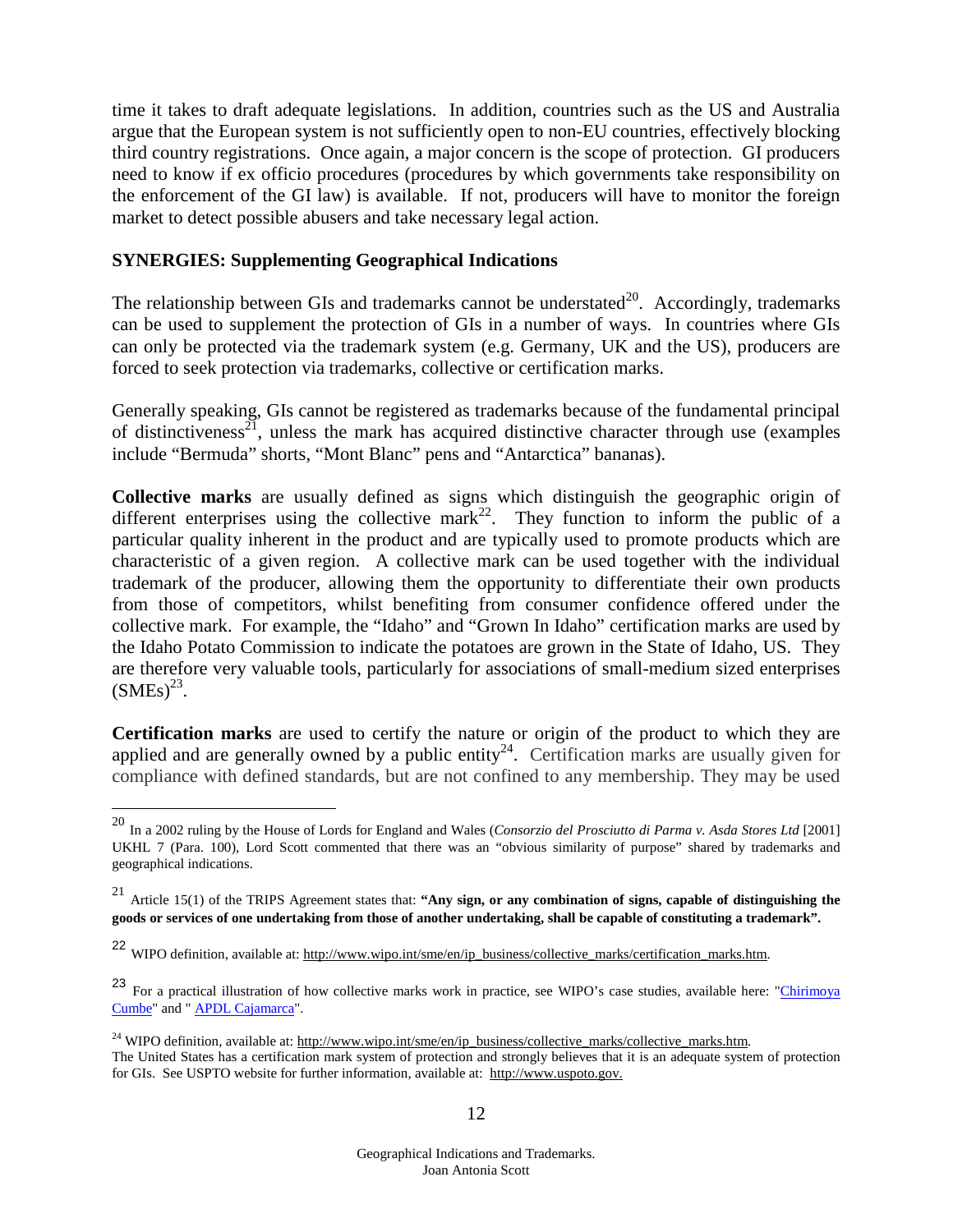by anyone who can certify that the products involved meet certain established standards. Famous certification marks include WOOLMARK which certifies that the goods on which it is used are made of 100% wool.



In many countries, the main difference between collective marks and certification marks is that the former may only be used by a specific group of enterprises, e.g., members of an association, while certification marks may be used by anybody who complies with the standards defined by the owner of the certification mark. An important requirement for certification marks is that the entity which applies for registration is considered "competent to certify" the products concerned<sup>25</sup>.

Certification marks may also be used alongside the individual trademark of the producer. The label used as a certification mark will be evidence that the company's products meet the specific standards required for the use of the mark.

Once a GI is protected as a collective or certification mark, it can be enforced in accordance with the applicable rules of trademark law. Unfortunately, under trademark principles, if there is a conflict between trademarks, the principle of 'First In Time, First In Right' ('FITFIR') applies. This is not always an adequate dispute resolution mechanism for GIs and typically gives rise to conflicts, as will be discussed.

 <sup>25</sup> *Ibid*, footnote no. 24 (WIPO reference).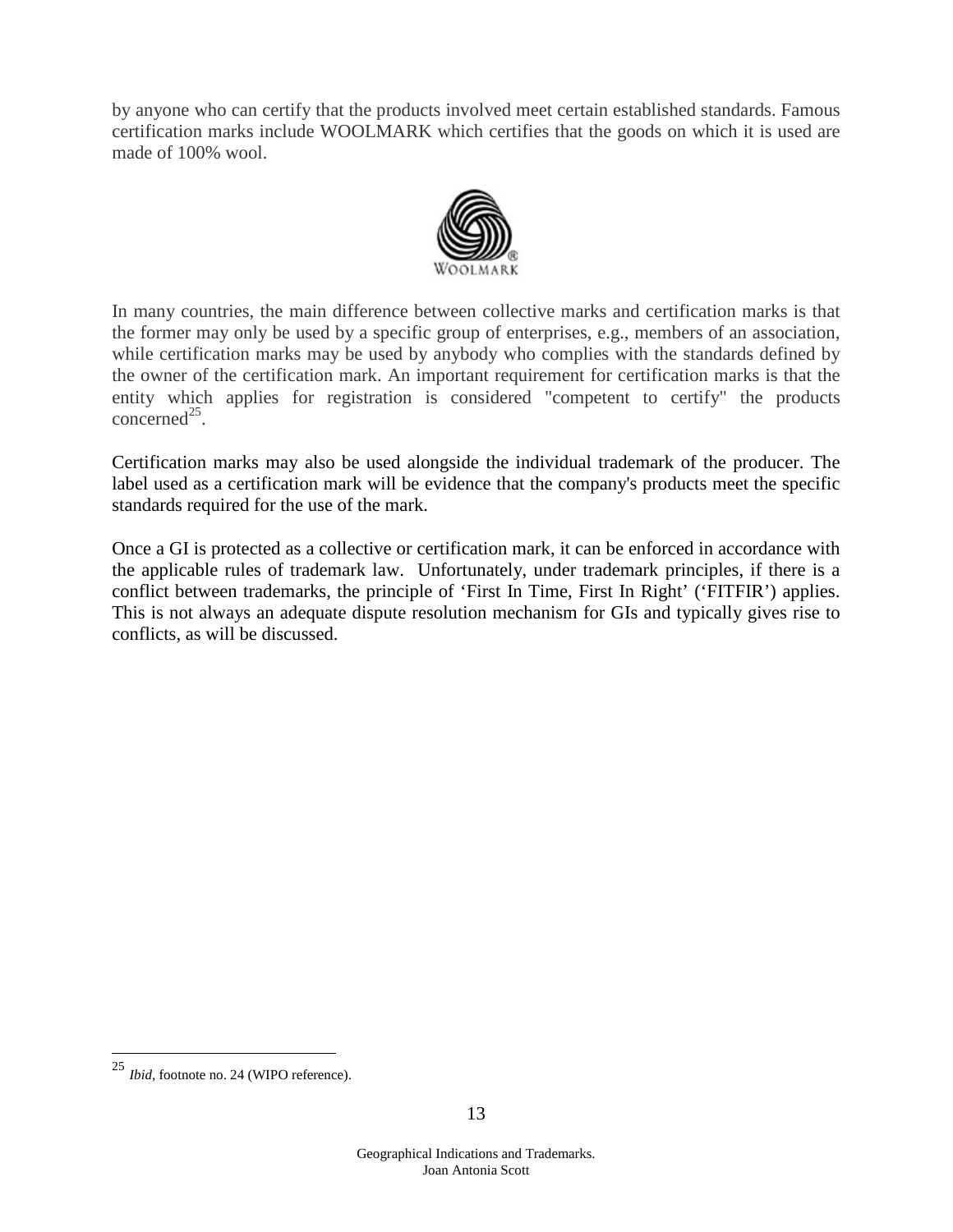#### **PART III**

# <span id="page-13-1"></span><span id="page-13-0"></span>**HOW TRADEMARKS CAN NEGATIVELY AFFECT GEOGRAPHICAL INDICATIONS AND ISSUES OF GENERALISATION**

Conflicts can arise between GIs and trademarks for a number of reasons. As previously stated, once GIs are protected under the trademark system, they are governed by the 'FITFIR' principle<sup>26</sup>. When a prior trademark has been registered in good faith, this may trump the latter registration of a validly held GI, primarily because of the FITFIR principle. Unfortunately 'FITFIR' is not always an equitable remedy for GIs because it is based mainly on the concept of a trademark's exclusivity within a given territory. In a global economy with merging markets, the principle of exclusive territoriality is somewhat simplistic.

More conflicts can be seen with registered trademarks bearing the name of a geographic area. In some countries, a prior registered trademark bearing the name of a geographic region may trump the registration of GI producers. Nowhere is this issue more evident than the 'Parma ham' cases 27. The *Consorzio* representing the Parma ham producers in Italy sought registration in the US and Canada but were initially denied registration of their GI products because both the US and Canada already had validly registered trademarks for Parma ham producers.

The ECJ's judgment in *Windsurfing Chiemsee v Boots and Attenberger* (1999), discusses the registrability of geographical indications as trademarks<sup>28</sup>. Moreover, the longstanding dispute between Anheuser-Busch (Budweiser) and Budejovicky Budvar, is yet another example of the real life conflicts between registered trademarks which have geographic indications (Case C- $216/01)^{29}$ .

Some commentators also point to the conflicts inherent between the exclusivity of registered trademarks (Article 15 TRIPS Agreement) and Article 22(3) TRIPS, which requires the refusal or invalidation of a trademark registration, ex officio, or at the request of an interested party for trademarks containing a GI, if it does not originate from that territory.

 $^{26}$  FITFIR is a fundamental principle in trademark law. In case of conflict between two similar trademarks, the first in time will triumph as the first to the right.

<sup>27</sup> *Consorzio del Prosciutto di Parma v Sausage Products Inc*.23 U.S.P.Q.2d (BNA) 1894, 1992 (US Parma case), and *Consorzio del Prosciutto di Parma v Maple Leaf Meats Inc (Maple Leaf),* [2001] F.C. 536 (Fed. Ct). (Canadian Parma case).

<sup>28</sup> ECJ Case C-109/97 (May 4, 1999), *Windsurfing Chiemsee Produktions-und Vetriebs GmbH v. Boo- und Segelzubehör Walter Huber und Franz Attengerger*. The ECJ ruled that just because a sign consists of a geographical designation, it does not necessarily follow that it cannot be a trademark; if the designation is suitable to serve as an indication of origin, the applicant, however, has to be able to prove that the sign has become a distinctive mark through use.

<sup>29</sup> Anheuser-Busch (US company) is the legal owner of the registered trademark Budweiser™ and Bud™ beer. However, Budejovicky Budvar (Czech Republic) contend that the name Budweiser is a GI, indicating that the a beer originates in the Budweis region of the Czech Republic. Conflict was inevitable as soon as both breweries expanded they exports internationally.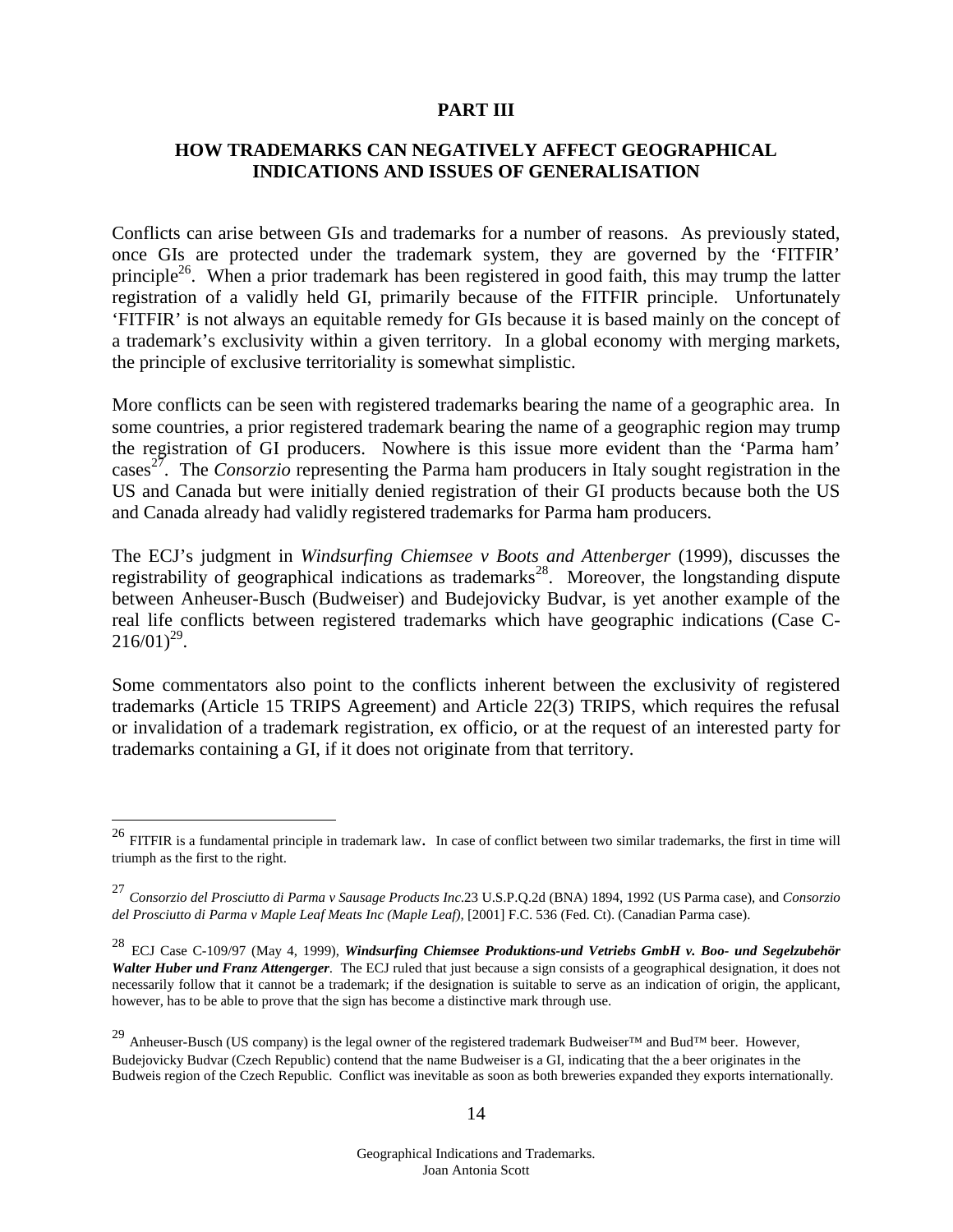Article 24 of the TRIPS Agreement contains a number of exceptions to the obligations under Article 23 and 24 TRIPS, namely:

- Continued and similar use of GIs for wines and spirits (Article 24(4));
- Prior good faith trademarks (Article 24(5)); and
- Generic designations (Article 24(6)).

The TRIPS Agreement aimed to resolve the conflicts between GIs and TMs by creating a coexistence between the two mechanisms. Following the WTO dispute panel's findings in WT/DS174/20 and WT/DS290/18 (US and Australia v. EC), the EC successfully argued that GIs and trademarks are two distinct forms of IPRs which are equal in their own right. Therefore, one does not take priority over another and Article 24(5) allows for a level of coexistence. This is evidenced in the Parma ham case, where the registered GI exists alongside the registered trademarks for the same product. The issue was also interpreted by the ECJ in the Gorgonzola/Cambozola case (Case C-87/97).

### **How Generalisation Affects Trademarks and Geographical Indications**

One of the most controversial areas in the international protection of GIs is that of "generic use". Generalisation can occur when a trademark or GI term is no longer considered to relate to the place or product in which it originated from. Once a name ceases to indicate the specific origin of the product and becomes known as the common name for the kind or category of the product, it is said to be generic (e.g. Danish pastries and French fries). At the European level, Article 3(1) Regulation  $510/2006$  defines and prohibits the registration of generic names<sup>30</sup>, whilst Article 24(6) of the TRIPS Agreement covers the same principle on a wider, global level. The failure to adequately prevent others using a geographical term or trademark on other goods may lead to generic use.

GIs can struggle against becoming generic, particularly in countries such as Singapore, where GI producers are automatically protected under the Geographical Indications Act 1998, somewhat similar to copyrights. Establishing whether a name has become generic can be a difficult task and often varies from country to country. The main case on generic terms is the "Feta" cheese ECJ Joined cases<sup>31</sup>, where the ECJ initially held that "Feta" had become generic in many countries and was denied registration as a GI for Greece. The decision was subsequently overturned and Feta is now registered as a PDO in Europe. However, other countries such as the US, still consider the term to be generic and do not recognise it as a GI.

<sup>&</sup>lt;sup>30</sup> A name that has become 'generic' means "the name of an agricultural product or a foodstuff which, although it relates to the place or the origin where this product or foodstuff was originally produced or marketed, has become the common name of an agricultural product or a foodstuff in the Community."

 $31$  ECJ joined Cases C-289/96, C-293/96 and C-299/96. The ECJ's decision was the first to clarify the test for generic status under the pan-European registered GI regime. It annulled the Commission's initial decision to treat "Feta" cheese as a PDO, because it had failed to take into account the fact that "Feta" had been used for a considerable period of time in certain Member States other than Greece.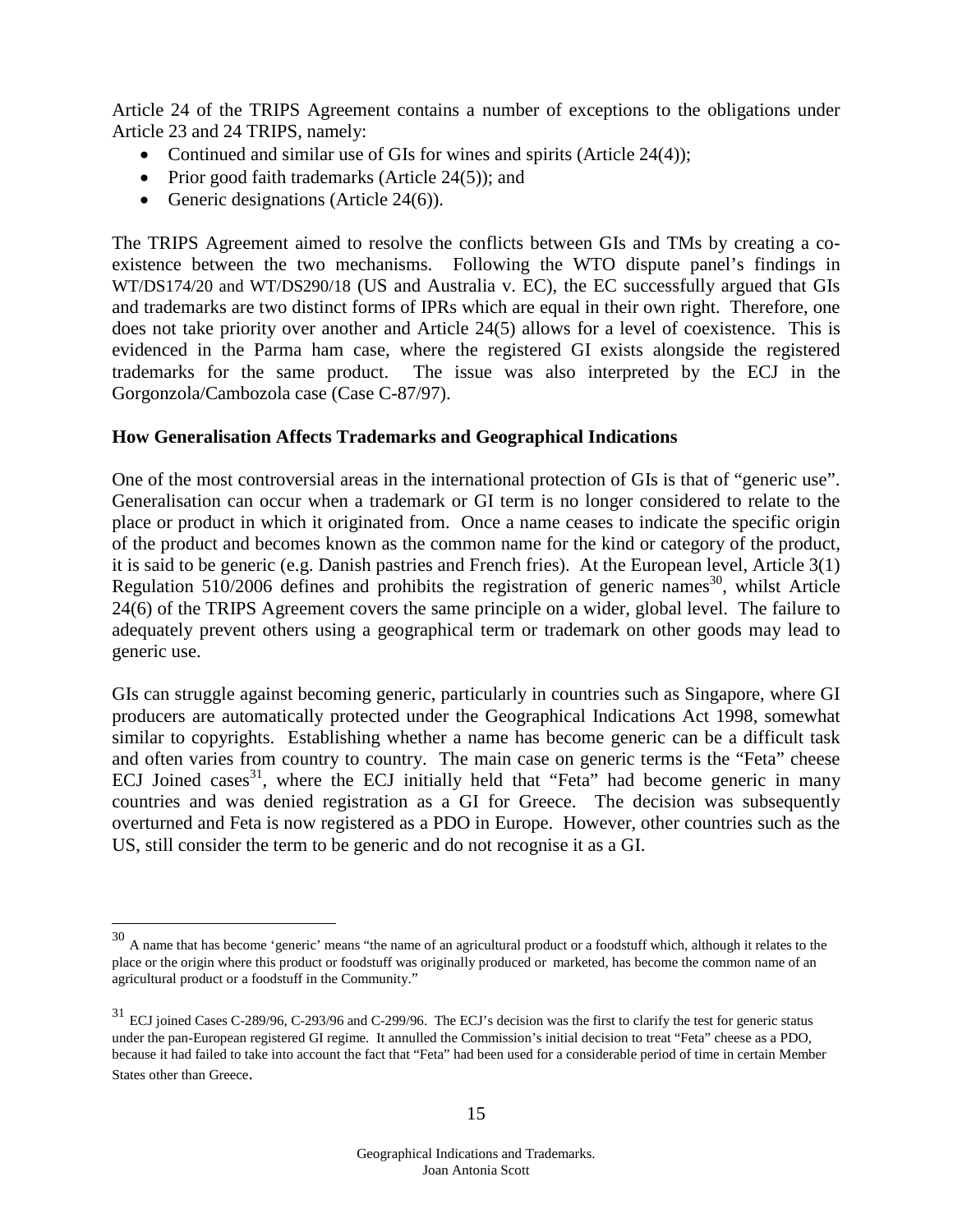Geographical Indications and Trademarks. Joan Antonia Scott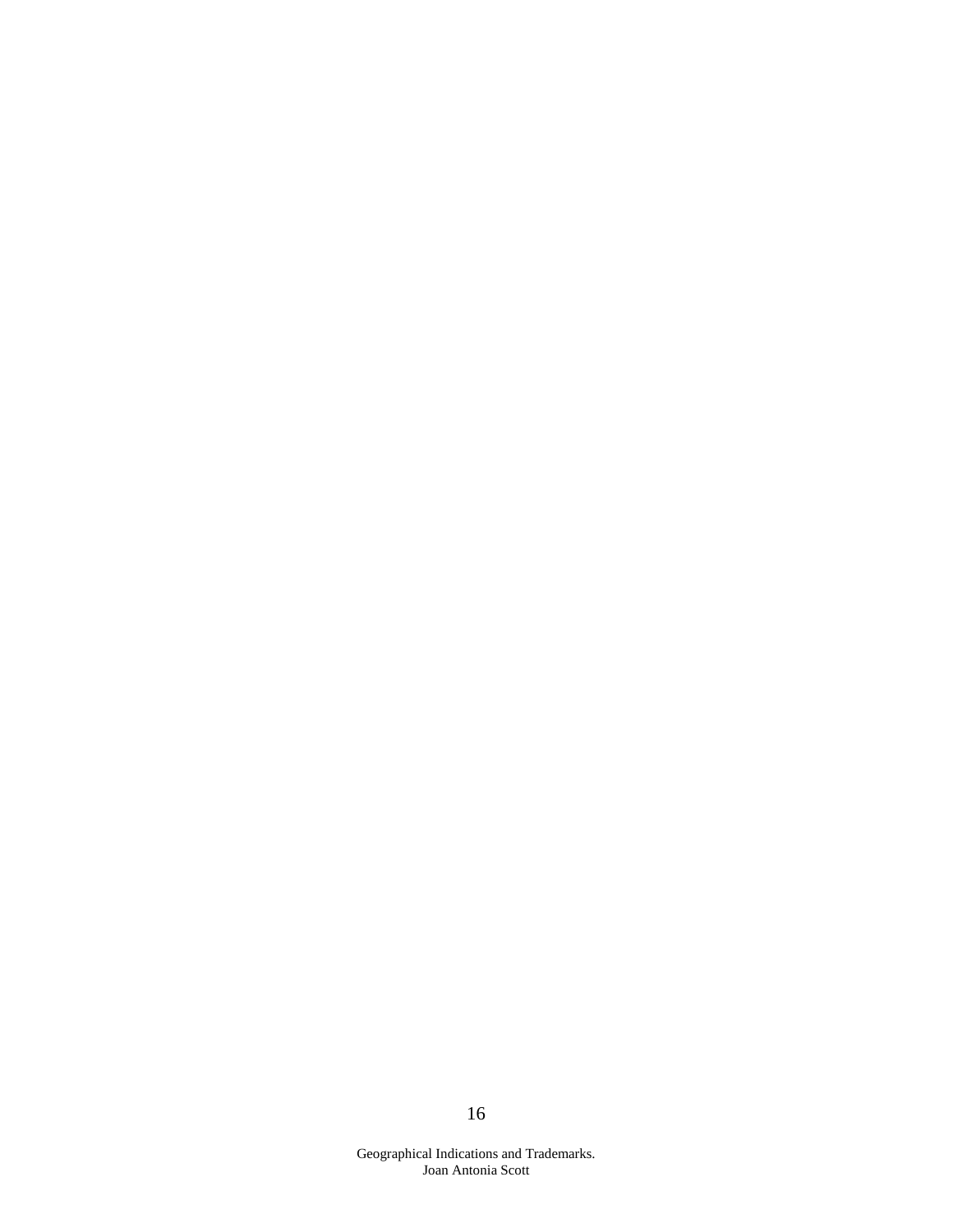# **PART IV**

# <span id="page-16-1"></span><span id="page-16-0"></span>**EFFECTIVENESS OF CURRENT INTERNATIONAL SYSTEMS OF PROTECTION and THE DOHA DEVELOPMENT ROUNDS**

It would be futile to think that a single agreement could fully protect and enforce GIs. International agreements are often the result of intricate compromises between Member States and as such provide only minimum standards for all member countries to adhere to.

The length of this essay only permits a very brief outline of some of the key international agreements. For the purpose of this section, I will briefly look at:

- The Paris Convention (1883);
- The Madrid Agreement (1891);
- The Lisbon Agreement (1958); and
- The TRIPS Agreement (1994).

### **Effectiveness of Current International Protection Systems**

The **Paris Convention**  $(1883)^{32}$  was the first and most general attempt to protect GIs at the international level. Earmarked as a landmark international treaty for the protection of GIs, (albeit by reference to a different terminology), it guarantees the protection of indications of source and appellations of origin  $(A \text{rticle } 1(2))^{33}$ . Although it prohibits the use of false indications of source, it does not provide for situations where the use of an indication of source may still mislead the public or be deceptive, despite it not being false. This type of situation often arises where a geographical name exists in two different countries and the goods are subsequently exported internationally into the same market. Such conflicts are referred to as **homonymous GI conflicts**. Despite the various amendments to the Paris Convention<sup>34</sup>, the provisions remain inadequate to fully protect GIs.

The **Madrid Agreement** (1891)<sup>35</sup> marginally extended the scope of protection of the Paris Convention. It was the first multilateral agreement to provide specific rules for the repression of false and deceptive indications of source (Article 1(1)), and protects against imprecise wording

 $32$  The Paris Convention for the Protection of Industrial Property, 20 March 1883, as revised at Stockholm on 14 July 1967 (hereinafter, referred to as "the Paris Convention") - full text of the Convention is available at: [http://www.wipo.int/treaties/en/ip/](http://www.wipo.int/treaties/en/ip/paris/trtdocs_wo020.html)**paris**/trtdocs\_wo020.html.

<sup>33</sup> An indication of source is a direct or indirect reference of a product's geographic source. For example, the term "Made in Switzerland" would be an indication of source because it indicates the country of origin, whilst the phrase "U.S.A" would be an appellation of origin (i.e. the actual geographical name of the country of origin.

<sup>&</sup>lt;sup>34</sup> Article 10*bis* of the Paris Convention now covers non-misleading use of GIs to the extent that such use is considered to constitute an act of unfair competition

<sup>35</sup> Madrid Agreement for the Repression of False or Deceptive Indications of Source on Goods, 14 April 1891 (hereinafter, referred to as "the Madrid Agreement") - full text of the Agreement is available at: [www.wipo.int/treaties/en/ip/](http://www.wipo.int/treaties/en/ip/madrid/trtdocs_wo032.html)**madrid**/trtdocs\_wo032.html.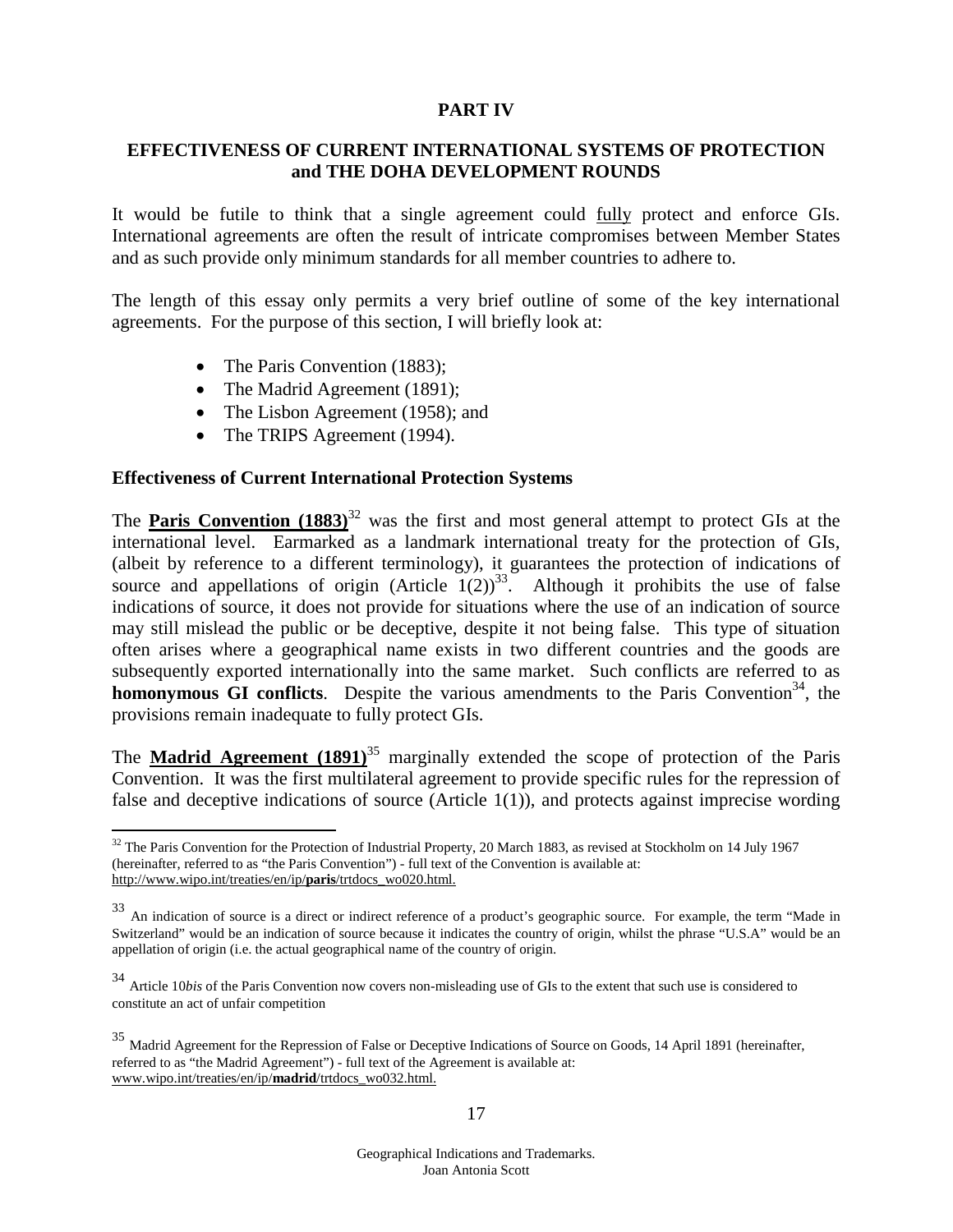and misleading references. Deceptive indications of source can include GIs that designate the true name from which the goods originate from, but nevertheless confuse the consumer in relation to the true origin and quality of the good. Besides extending the protection of GIs to include deceptive indicators of source, the Madrid Agreement did not add much substantive changes to the Paris Convention and remains limited in the level of protection it affords GIs.

In 1958, the **Lisbon Agreement**<sup>36</sup> fostered an even stronger level of protection for GIs, but only in relation to appellations of origin (Article 2(1)). Signatory Member States undertake to protect appellations of origin, provided they are protected in the same way in the country of origin and registered in the international register (administered by WIPO). Countries are free to adopt their own systems of protection and once registered, are protected in other Member States. Traditional examples include; Tequila (spirits), Bordeaux (wines) and Toscano (olive oil).

However, the scope of protection afforded by the Lisbon Agreement is, again, limited for two main reasons. Firstly, there are currently less than 30 countries signed up to the Agreement and secondly, only countries that protect appellations of origin in their own national system can join the system, ultimately limiting its scope of protection. It does not make exceptions for GIs which have already become generic in some countries and it does not provide for a dispute resolution system to resolve conflicts between signatories to the Agreement.

The above Agreements have not become effective international instruments of protection as they only contained general provisions or have very limited membership. In 1994, specific protection for GIs was finally established by the **TRIPS Agreement**. TRIPS is widely recognised for setting new standards at the international level of GI protection. As Evans and Blakeney (2006) point out, TRIPS succeeded in recognising GIs as a major category of intellectual property, alongside patents, copyright and trademarks (p. 14). Prior to TRIPS, there was very little added to the international protection of GIs. As TRIPS is currently the primary means for protecting GIs at the international level it is of paramount importance and will be discussed further.

# **The TRIPS Agreement**

The TRIPS Agreement provides a two-tier level of protection for GIs. Article 22 provides a general level of protection for all products, whilst Article 23 provides a higher level of protection for wines and spirits, regardless of whether or not the public are misled or an act of unfair competition is involved and even if the true origin of the product is indicated on the product.<sup>37</sup>. Although TRIPS is regularly praised for signaling a major shift in the protection of GIs, it merely sets a minimum standard of protection. Regrettably, with the exception of wines and spirits, it still permits misuse of GIs on all other products. For example, a producer could legitimately

 <sup>36</sup> Lisbon Agreement for the Protection of Appellations of Origin and their International Registration, 31 October 1958 (hereinafter, referred to as "the Lisbon Agreement") - full text of the Convention is available at: www.wipo.int/**lisbon**[/en/legal\\_texts/](http://www.wipo.int/lisbon/en/legal_texts/lisbon_agreement.htm)**lisbon**\_**agreement**.htm.

 $37$  Article 23 (3) provides for a third level of protection in relation to homonymous GIs but in relation to wines only. The different levels of GI protection represents the trade-offs and compromises that had to be reached at the Uruguay Round of negotiations (1986-1994). They reflect the balance of concessions eventually reached in order to progress the multilateral trade negotiations.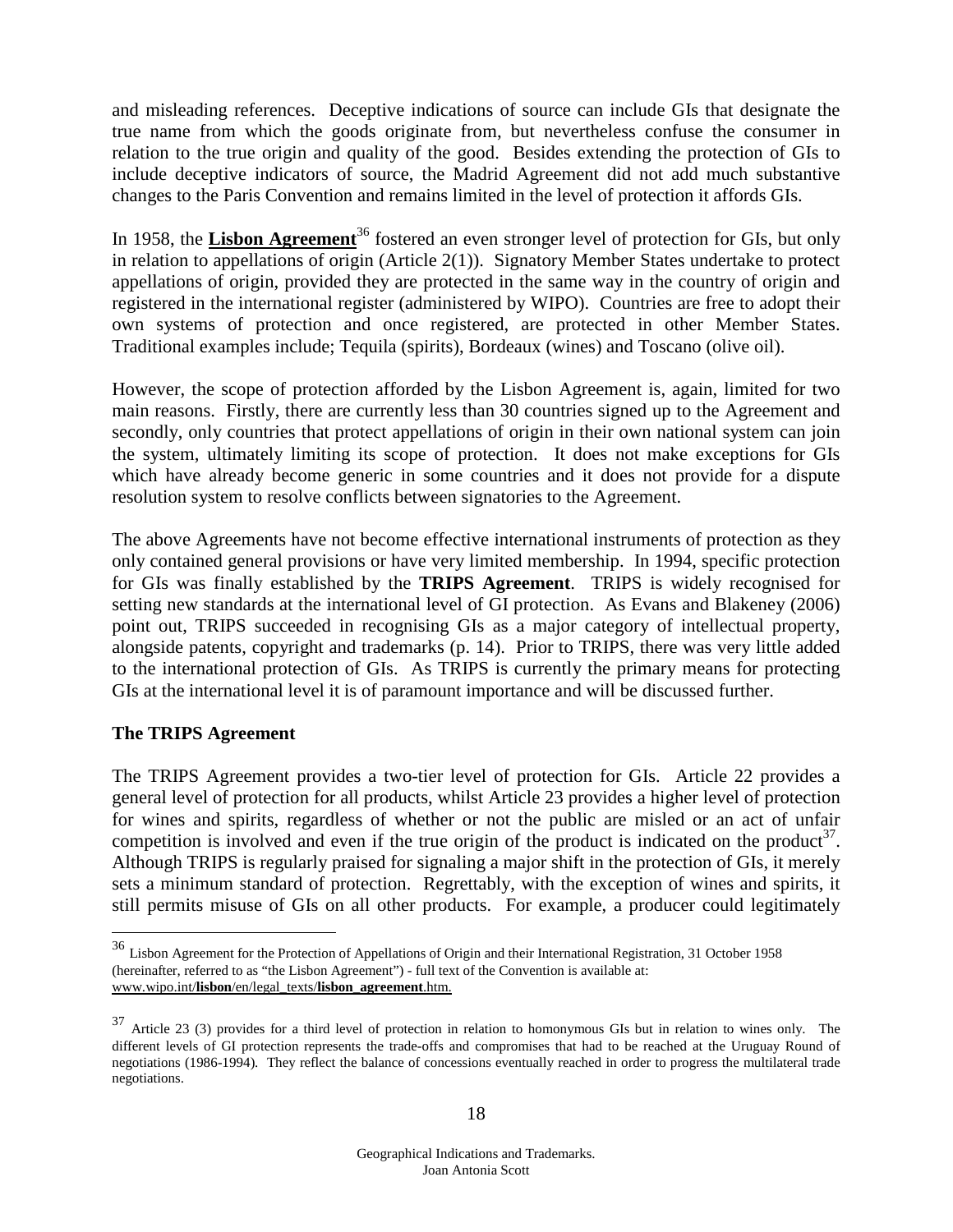label his products "Roquefort-type cheese made in New Zealand" or "American Basmati rice"<sup>38</sup>, allowing others to enjoy a free-ride at the expense of the established good's reputation and goodwill.

### **The Doha Development Round of Negotiations**

In 2001 during the Doha Round of TRIPS negotiations, WTO Member States committed to reach an agreement on the creation of a multilateral register, as well as address the issues relating to the extension of the protection provided by Article 23 TRIPS, to products other than wines and spirits $39$ .

The issue of GI extension has generated strong debate among WTO members, but to date, very little progress has been made, resulting in the current standstill of Ministers. In 2005, three different proposals were submitted by the EU, the US, and Hong Kong to the  $WTO^{40}$ . In July 2008, a group of over 130 WTO Members called for a "procedural decision" to negotiate the issues, commonly referred to as the "draft modalities $41$ ". In addition to this, the EU have also submitted a list of 41 products which they wish to claw back (to avoid problems of genericness). This strategy has, thus far, not been successful at the WTO.

On one side of the debate are countries (led by the EU) who believe that GI extension would significantly improve market access for GI products. The existing level of protection is seen to be inadequate, therefore, by extending the protection of Article 23 to all GIs, the "modalities" would remove what is clearly an uniustifiable discrimination among products<sup>42</sup>. The weakness of TRIPS, arguably, is due to the two levels of protection afforded to GIs. The imbalance caused by this arbitrary and unjustified division could be corrected by extending GI protection to all foodstuff, thereby ensuring producers an equal footing. With over 700 registered GIs within the EC, European producers are exceptionally well placed to leverage the benefits of an expanded multilateral system $43$ .

<sup>&</sup>lt;sup>38</sup> *Basmati* is a protected GI in India and Pakistan. However, the term has been declared generic in the US as the authorities do not consider a label such as "American Basmati rice" to be misleading or unfair competition (Maskus, 2003, p.6).

<sup>39</sup> Paragraph 18 of the Doha Ministerial Declaration, available at

[http://www.wto.org/english/theWTO\\_e/minist\\_e/min01\\_e/mindecl\\_e.htm#TRIPS.](http://www.wto.org/english/theWTO_e/minist_e/min01_e/mindecl_e.htm#TRIPS)

<sup>&</sup>lt;sup>40</sup> The EU's proposals (TN/IP/W/11), the US joint proposal (TN/IP/W/10/Rev.2) and Hong Kong's compromise proposal (TN/IP/W/12) are all available a[t http://www.docsonline.wto.org.](http://www.docsonline.wto.org/)

<sup>41</sup> The Draft Modalities for TRIPS-Related Issues, WTO document TN/C/W/52 of 19 July 2008, available at [http://www.docsonline.wto.org.](http://www.docsonline.wto.org/)

 $^{42}$  "There is no logical, legal, economic or trade-related reason to protect only GIs of wines and spirits effectively and to leave the rest of the world's products with a second class protection," Alexandra Grazioli (2007, p.25).

 $43$  Evans and Blakeney (2006), p.579.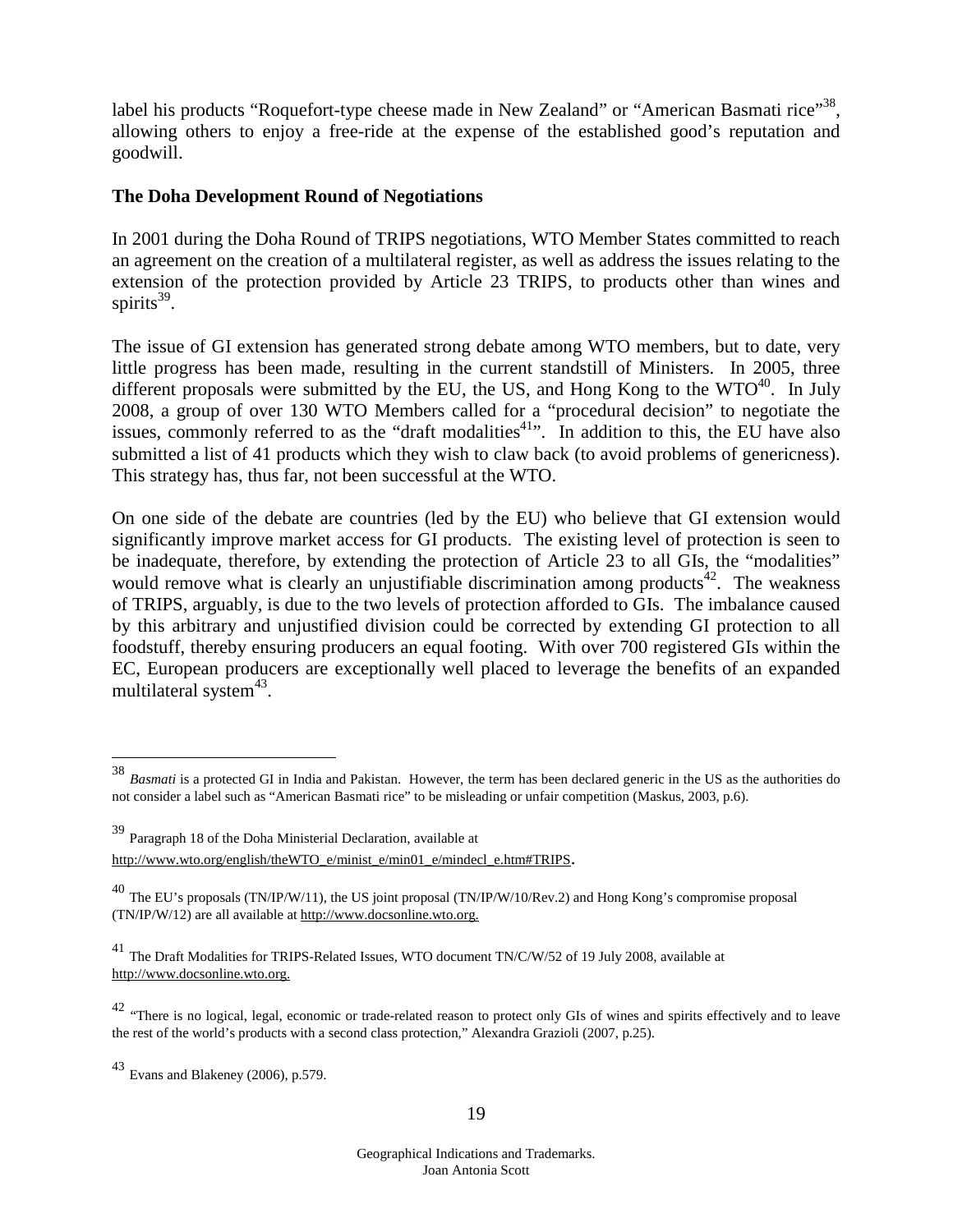In the case of the multilateral Register, a mandatory system would have to be implemented and apply to all Member countries in order to be effective (this is the very nature of any WTO multilateral agreement). It would make it possible for all WTO Members to recognise protected GIs and facilitate opposition proceedings. As to its legal effects, it respects the national sovereignty of each WTO Member (the final decision concerning the protection of a given GI within its jurisdiction remains in the hands of national authorities, fully respecting the principle of territoriality)44. As a result, national authorities will have the final say on whether or not a GI should be protected in their territory.

Moreover, the Register would not hamper recourse to the exceptions under Article 24 TRIPS (they could apply *mutatis mutandis* to products other than wines and spirits). Generics, prior use and prior trademarks exceptions, will continue to be available as per Article 24 TRIPS. The Register would establish a rebuttable presumption of validity, which would help reduce GIs becoming generic in different jurisdictions. Such a Register would represent a reliable source of information for trademark offices, institutions in charge of GIs and national tribunals.

In contrast, opposing countries (led by the United States), believe that GI extension will only cause "significant losses for food processors forced to abandon the use of terms that are considered generic outside the  $EU^{45}$ . It is held that the discrimination of TRIPS could just as easily be removed by suppressing Article 23 altogether and limiting protection of GIs in all sectors to the level of protection afforded by Article 22. According to these arguments, GI extension would impose significant cost burdens on producers and deny them the right to use generic names which have been validly registered as trademarks<sup>46</sup>. These costs would invariably be passed onto the consumers as higher priced goods.

<sup>&</sup>lt;sup>44</sup> WTO Members would have to provide that domestic authorities consult the Register and take its information into account when making decisions regarding registration and protection of trademarks and GIs, in accordance with their domestic procedures.

<sup>45</sup> Michel Vincent, *Extending Protection at the WTO to Products Other Than Wines and Spirits: Who Will Benefit?*, (2007), The Estey Centre journal of International Law and Trade Policy, Vol. 8, No. 1, pp 57-68 - available at [http://www.purl.umn.edu/9383.](http://www.purl.umn.edu/9383)

 $^{46}$  For a compilation of the issues raised by opposers, see WTO document WT/GC/W/546-TN/C/W/25.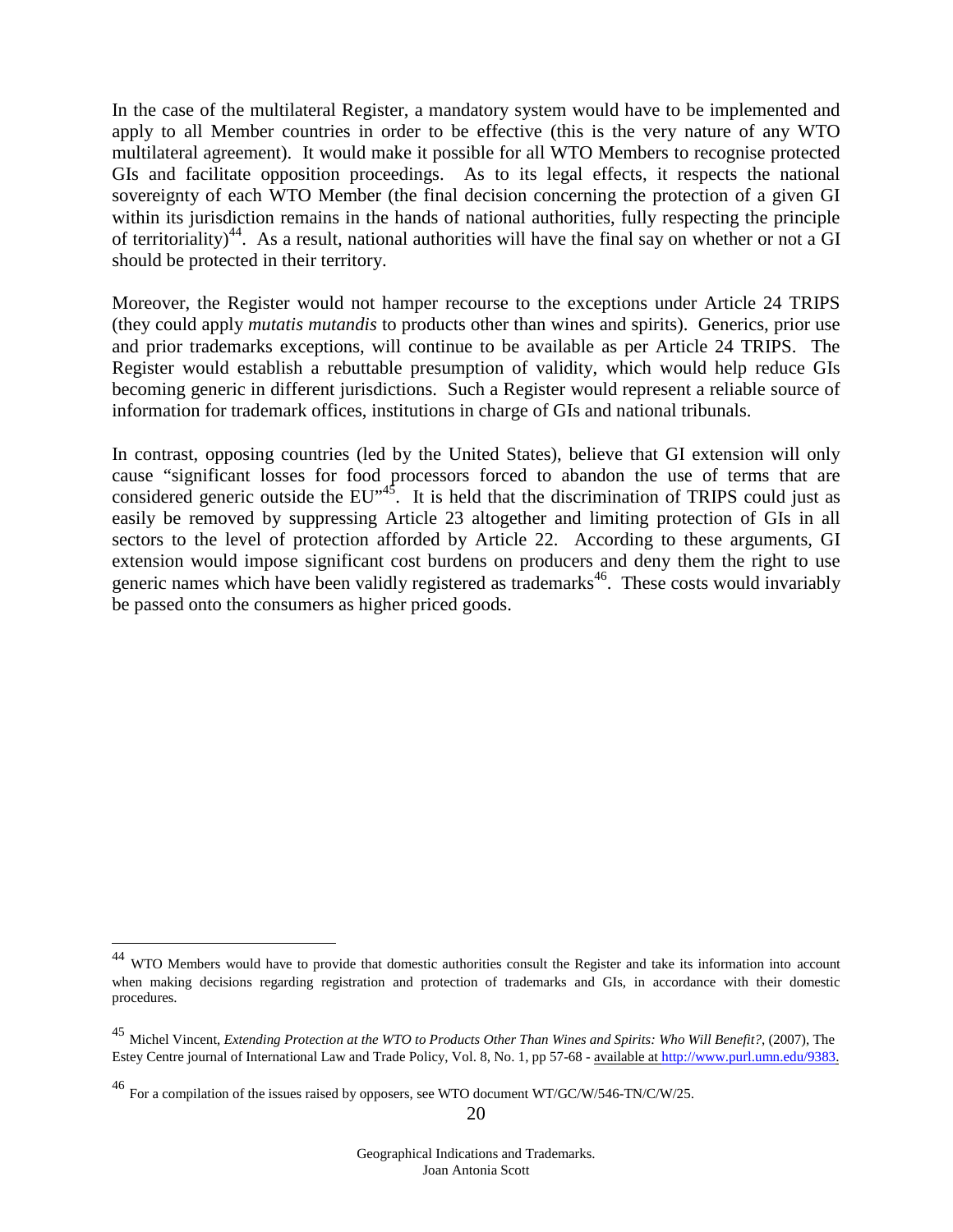# **PART V**

### **CONCLUSION -** *Quo Vadis?*

<span id="page-20-1"></span><span id="page-20-0"></span>The protection of GIs has been, and continues to be, a highly sensitive and controversial issue. The current stalemate within the Doha Development Round is a clear indication of how contentious this issue is.

Historically, the spread of trade and commerce beyond national boundaries, has given rise to multilateral international agreements that provide mutual reciprocity between the various Member States.

At the multilateral level, the TRIPS Agreement represents a major shift in the protection of GIs. However, it is not without its limitations and significant new developments at the international, regional and bilateral level will need to take place in order to strengthen the minimum TRIPS standards. More and more countries are now turning to *sui generis* mechanisms because of a recognised need for country-specific methods that can coexist with trademark regimes. At the same time, bilateral agreements have also become a greater commodity, providing an additional platform for countries to further negotiate sufficient terms to protect their GIs. Within Europe, the EC has made use of such structures, namely by reference to Regulation 510/2006 and various EC bilateral agreements. These have become invaluable tools, particularly for agricultural policies within the EC.

Proponents of the trademark system often suggest that the exclusivity of trademark rights is being eroded by the existence of GI rights. However, the TRIPS Agreement recognises GIs as IPRs on the same level as trademarks and does not confer any superiority to trademarks over GIs (Article 24 (5) TRIPS). Coexistence is not always an ideal solution to the conflicts between GIs and trademarks. Arguably, it goes some way in bridging the conflict gap between the two regimes but invariably, does not provide a definitive solution to the problems at hand, leaving room to ponder on whether or not it is the most effective or appropriate solution.

The Doha Ministerial Declaration lends support to developing countries seeking to exploit less technology-driven rights, (e.g. marketing locally produced agricultural products). There are a number of factors hindering the progress of the current Doha negotiations , including differences in interpretation, a lack of harmonization at the national and international level and the elusive question as to what products should or should not be afforded an enhanced level of GI protection?

At present, progress on the creation of a multilateral Register is being hampered by the vastly divergent positions taken by the EC and the US. WTO Member States must find a way to adopt an appropriate level of dialogue, to ensure progress of the issues set out in the 2001 Doha Declaration. Perhaps the current standstill in the WTO negotiations is an opportune moment for WTO members to take stock of the situation and re-evaluate their proposals.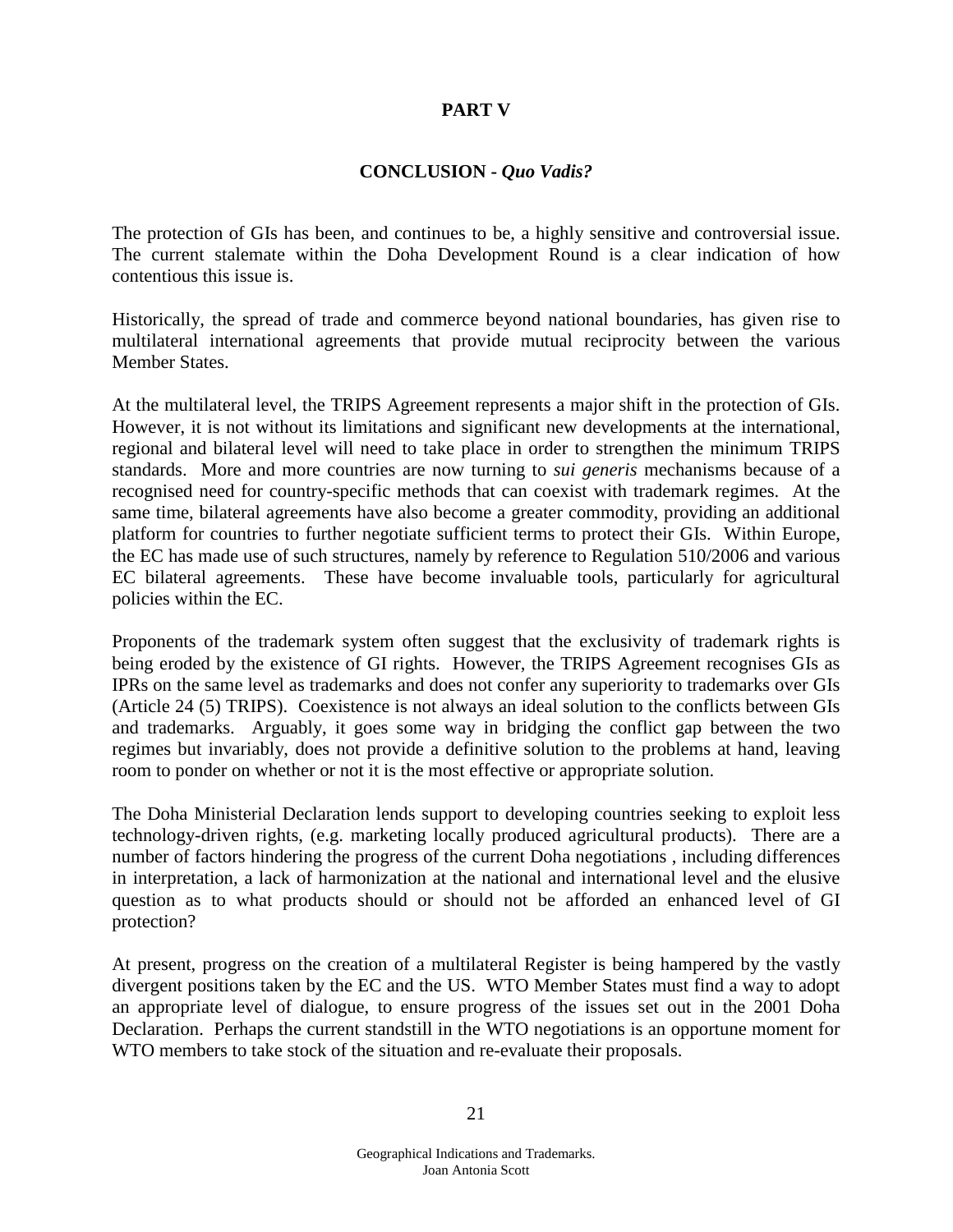The draft modalities currently under review by the WTO poses a very interesting question, which we should be mindful of. Supposing an agreement on GI extension was finally reached, it begs the question of how realistic it would be to protect certain names, particularly where these are regarded as generic? Perhaps some sort of incremental approach over a few years, would be best suited to deal with this issue?

In closing, one final point of concern remains. Taking account of all the articles reviewed for this essay, I cannot help but wonder if, in the midst of all the debate, the true essence and spirit of GI protection has not simply been lost? Far too often in protracted, drawn out negotiations, it is far too easy to become dogmatic on every minute detail. The reality of today's global economy often means that more reliance is placed on the technological advances of developed economies, at the expense of issues more pertinent to many developing economies. These tend to be overlooked by the mass media and it is no wonder little media attention has been given to the issues being negotiated by the Doha Ministerial Round.

GIs are a relatively inexpensive method for providing sustainable agricultural policies. Nevertheless, for as long as Ministers and governments cannot reach a successful level of compromise, the true losers in all of this will be the small, local producers around the world, simply trying to protect their produce. Paradoxically, these are the very same people that the Doha Round set out to protect.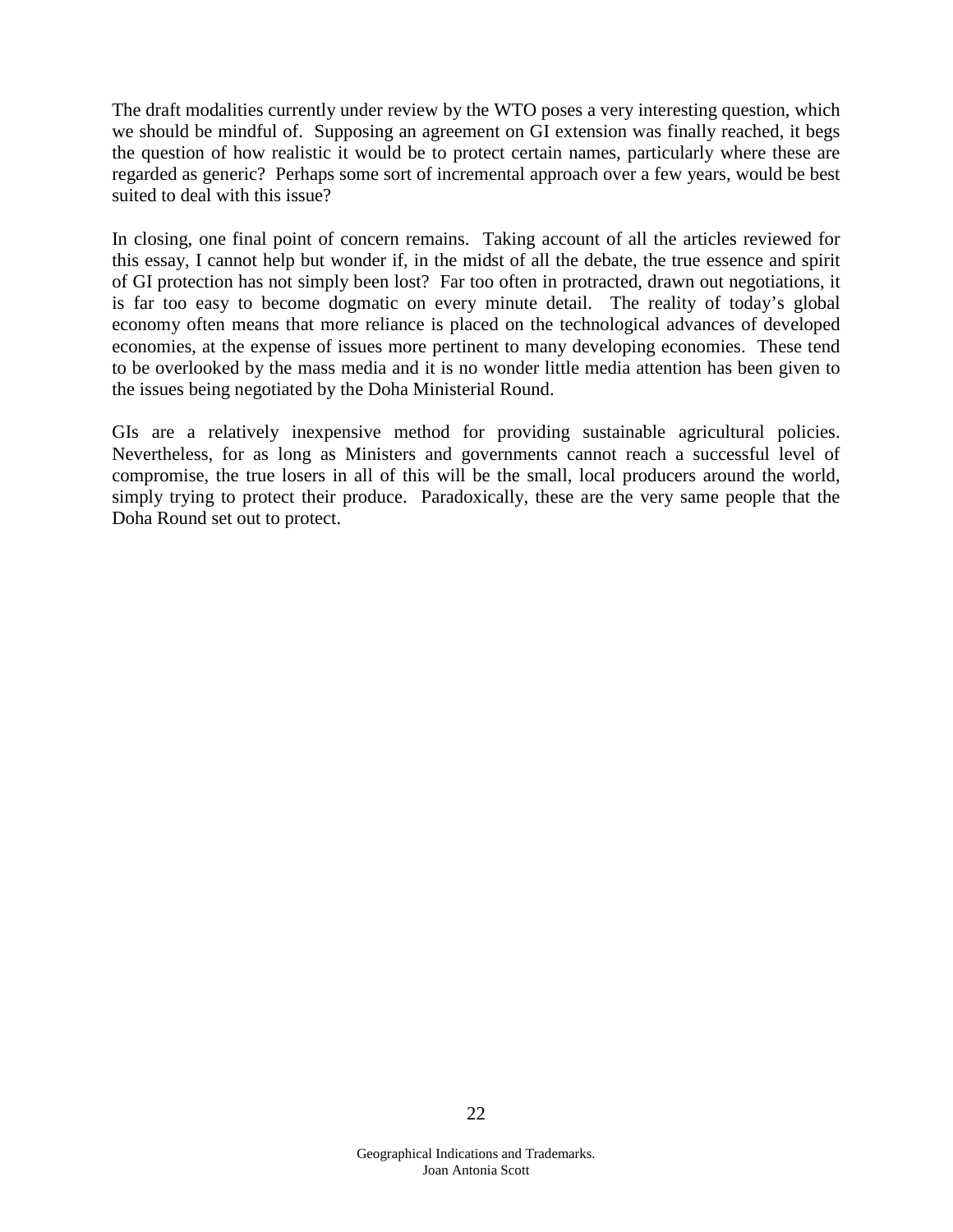# **REFERENCES**

# <span id="page-22-0"></span>**BOOKS**

- T.Cottier and P.Véron, 'Concise International and European IP Law: TRIPS, Paris Convention, European Enforcement and Transfer of Technology' (2008) (Eds), Kluwer Law International, The Netherlands.
- F. Henning-Bodewig, 'Unfair Competition Law European Union and Member States' (2006), International Competition Law series, Volume 18, Kluwer Law International, The Netherlands.
- G. Tritton, 'Intellectual Property in Europe' (2008) ( $3<sup>rd</sup> Ed$ ), Sweet & Maxwell, London.
- The WTO Secretariat, 'Guide to the Uruguay Round Agreement' (1999), Kluwer Law International, The Hague.

# **ELECTRONIC DATABASE - BECK ONLINE**

**(**The following articles are available from <http://www.beck-online.beck.de>, accessed on 13 January, 2009.)

- W. Büscher, 'Geographische Herkunftsangagen als Gegenstand des Gewerblichen Eigentums order als Steuerungsinstument von Wirtschaft und Politik? Wirtschaftliche Bedeutung, Voralissetzunden und Rechsfolgen der Standortbestimmung für den Schutz geographischer Herkunftsangaben,' (2008), GRUR Int 2008, Vol. 12, p.977.
- C Heath, 'Parmigiano Reggiano by Another Name The ECJ's Parmesan Decision (2008).
- T. Schulte-Beckhausen, 'W. Büscher, 'Geographische Herkunftsangagen als Gegenstand des Gewerblichen Eigentums order als Steuerungsinstument von Wirtschaft und Politik? Analyse der bestehenden Rechstage und Vorschlag für einen erweiterten Schutz auf nationaler Ebene,' GRUR Int (2008), Vol 12, p.984.
- F. Hacker, H.P Kunz-Hallstein, M. Loschelder and O. Spuhler, 'Das Verhaltnis zwischen Marken und geographischen Herkunftsangaben,' (2006), GRUR Int, Vol. 8-9, p. 697.
- S. Shayesten, 'Protection of Geographical Indications in Iran and a Comparison with the TRIPS Agreement,' (2008), IIC, Vol 8, p.963.
- Z Slovákova, 'The Relationship Between Community , International and National Protection of Designations of Origin and Geographical Indications' (2008) BECK-Online, GRUR Int 2008, Volume 12, p. 990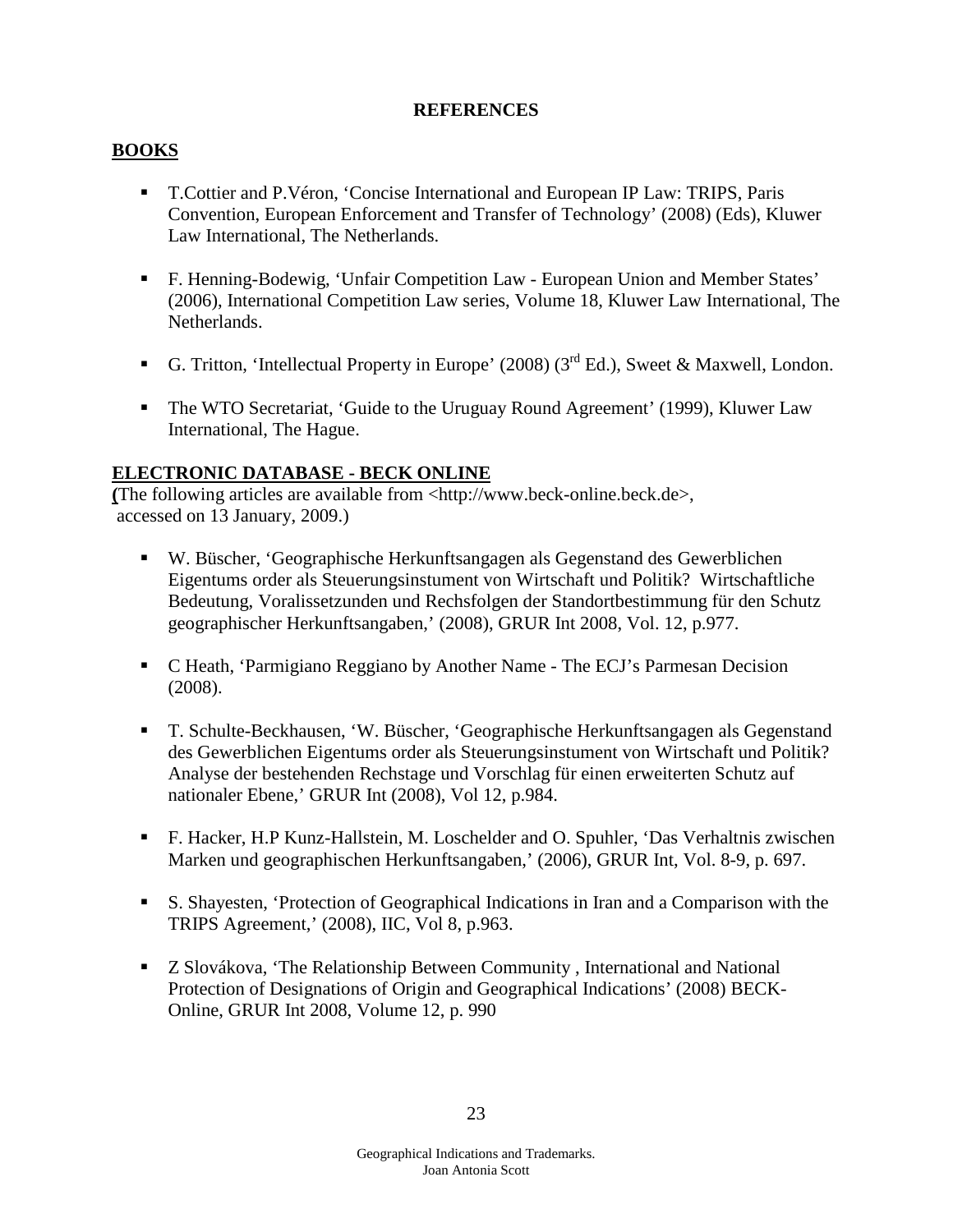# **O'CONNOR AND COMPANY EUROPEAN LAWYERS PUBLICATIONS**

(The following articles are available from

<http://www.oconnor-european-lawyers.com/framesets/frameset\_practice\_areas.html> accessed 13 January, 2009.)

- Sui Generis Protection of Geographical Indications**,** Drake Journal of Agricultural Law, 2006.
- The Law of Geographical Indications, Cameron and May, London (2004).
- WTO Negotiations with Respect to Geographical Indications and Russia's Position on the Protection of Appellations of Origin, Review of Central and East European Law 2004 No.4.
- Overview of the EC Case Law Protecting Geographical Indications. The Slicing the Parma Ham and the Grating of Grana Padano Cheese**,** European Intellectual Property Review, 2004, Issue 7, p. 312-322.
- The Legal Protection of Geographical Indications, Intellectual Property Quarterly, N° 1, 2004, pp. 35-57.
- Case C-216/01, Budejovický Budvar, Judgment of the Court of Justice of 18 November 2003**,** European Business Organisation Law Review (Volume 5, 2004/3, p. 577-588).
- Protecting Traditional Knowledge: An Overview of a Developing Area of Intellectual Property Law**,** The Journal of World Intellectual Property, Vol. 6, No. 5, September 2003, pp. 677-698.
- What's in a name?: The **"Feta" Cheese Saga**, International Trade Law and Regulation, Vol. 9, Issue 4, July 2003, pp. 110-121.

# **WEBSITE SOURCES**

- 'Agri-Food Trade Policy: Geographical Indications Questions and Answers (Canada),' <http://www.agr.gc.ca/itpd-dpci/topics/tripsgsas\_e.htm> accessed 6 February, 2009.
- APEC, 'Geographical Indications Implications of Article 23 Extension Submitted by USA,' (20-21 April, 2004), <http://www.apec.org/content/apec/documents\_reports/intellectual\_property\_rights\_expe rts.> accessed 6 February, 2009.
- B.A Babcock and R Clemens, 'Geographical Indications and Property Rights: Protecting Value-Added Agricultural Products,' (May 2004), Matric Briefing Paper 04-MBP 7,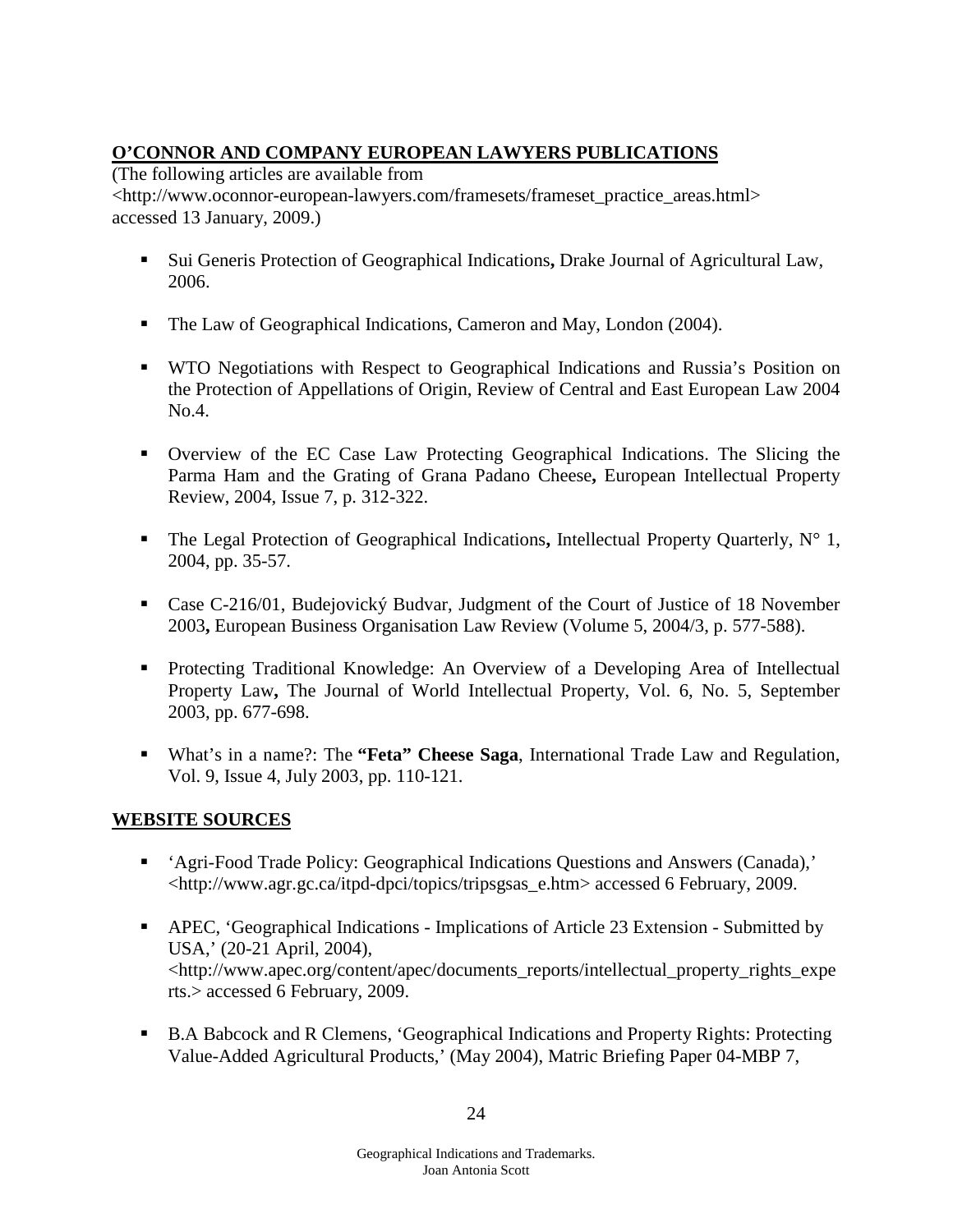<http://www.card.iastate.edu/publications/DBS/PDFFiles/04mbp7.pdf> accessed 27 December, 2008.

- T Broude, 'Taking "Trade and Culture" Seriously: Geographical Indications and Cultural Protection in WTO Law' (May  $1<sup>st</sup>$ , 2005) International Law Forum <http://www.papers.ssrn.com/so13/paperd.cfm?abstract\_id=714981> accessed 2 January 2009.
- E.O Caceres, "International Symposium on Geographical Indications,' (22 June 2007), WIPO/GEO/BEI/07/13, <http://www.wipo.int/edocs/mdocs/geoind/en/wipo\_geo\_bei.07/wipo\_geo\_bei\_07\_www \_81780.doc> accessed 9 February, 2009.
- W Van Caenegem, 'Registered Geographical Indications Between Intellectual Property and rural Policy - Part II' (2003) Journal of World Intellectual Property, Vol. 6, No. 6, p 861 <http://www.epublications.bond.edu.au/law\_pubs/4/> accessed 27 January 2009.
- EC Agricultural Product Quality Policy Geographical Indications and Traditional Specialties, <http://www.ec.europa.eu/agriculture/quality/schemes/index\_en.htm> accessed 10 February, 2009.
- European Communities, 'Protection of Trademarks and Geographical Indications for Agricultural Products and Foodstuffs - Oral Statement of the European Communities' (23 June 2004), WT/DS174 and WT/DS290 <http://www.trade.ec.europa.eu/doclib/docs/2004/august/tradoc\_118313.pdf> accessed 30 January 2009.
- G.E Evans and M Blakeney, 'The Protection of Geographical Indications After Doha: Quo Vadis?' (2006), Oxford University Press, Journal of International Economic Law, Volume 9, No. 3, pp. 575-614 <http://www.idei.fr/doc/conf/inra/papers\_2007/evans.pdf> accessed 4 January 2009.
- D. Gangjee, 'Say Cheese! A Sharper Image of Generic Use through the Lens of Feta,' (2006), <http://www.oiprc.ox.ac.uk/EJWP0706.pdf> accessed 14 February, 2009.
- D. Gangjee, 'Protecting Geographical Indications as Collective Trademarks: The Prospects and Pitfalls,' (March 2006), Institute of Intellectual Property, <http://www.lsc.ac.uk/collections/law/staff%20publications%20%20text/gangjee/Gangje e\_IIP%20Report%202006.pdf> accessed 10 February, 2009.
- D. Gangjee, 'Quibbling Siblings: Conflicts between Trademarks and Geographical Indications,' (2007), Chicago-Kent Law Review, Vol 82:3, <http://www.lawreview.kentlaw.edu/articles/82- 3/Gangjee%20Author%20Approved%20Edits(H)(P).pdf.> accessed 10 February, 2009.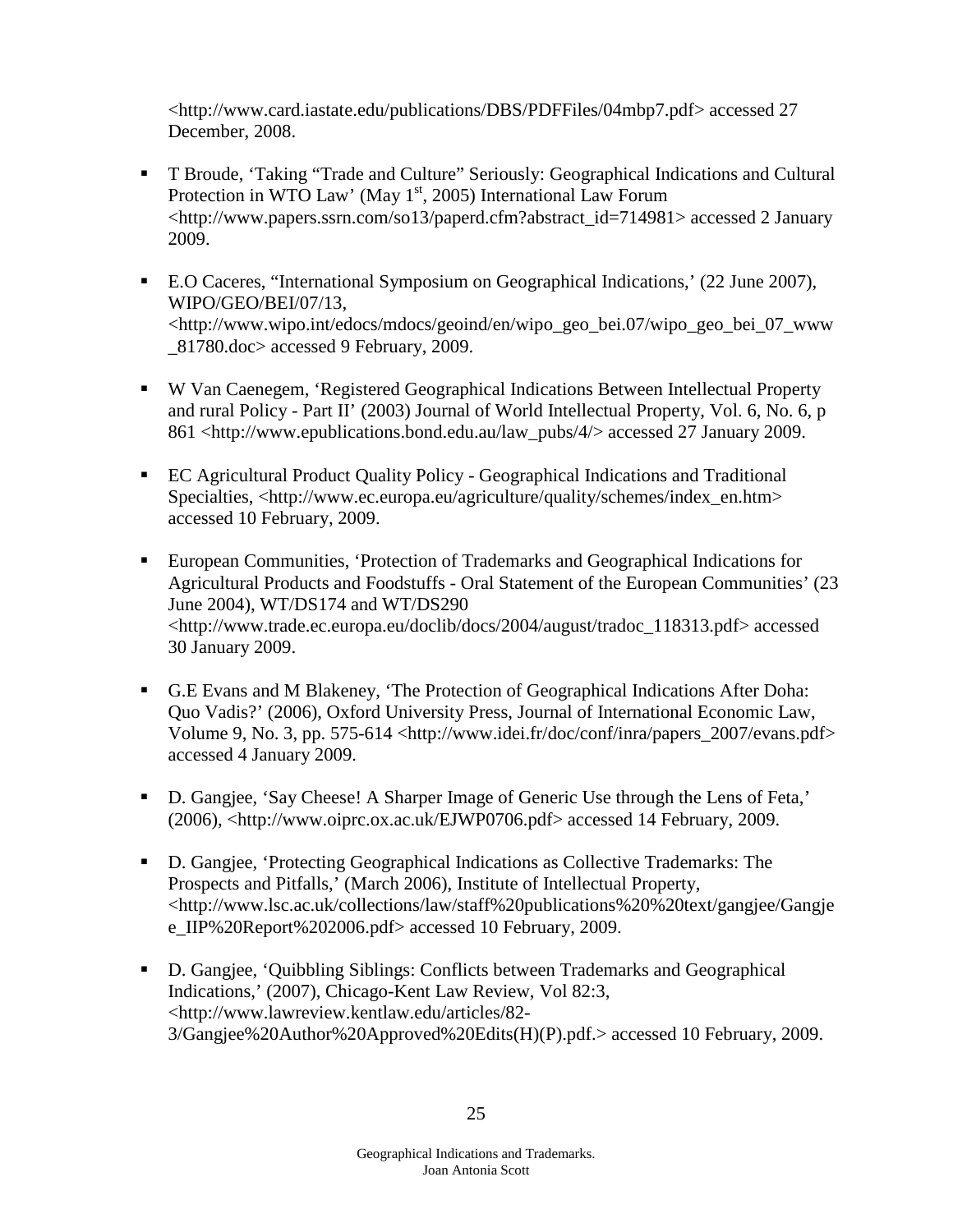- A.Gerz *et al*., 'International Training Module Geographical Indications: A Way Forward for Local Development" (14-25 May, 2007) (Edited), <http://www.montpellier.inra.fr/umrinnovation/images/stories/umr/pdf/geographical\_indications\_pr\_site.pdf> accessed 6 February, 2009.
- O'Connor and Company European Lawyers, 'Geographical Indications and TRIPS: 10 Years Later…A roadmap for EU GI holders to get protection in other WTO Members,' (June 2007), Commissioned and financed by the Commission and European Community, <http://www.trade.ec.europa.eu/doclib/docs.2007/june/tradoc\_135088.pdf> accessed 6 February, 2009.
- L.M Forsythe and D.J. Kemp, "Case Summary: Geographical indications and Beer: The Budweiser Case,' (2007) International Academy for Case studies, Vol 14, no.1, <http://www.sbaeruca.edu/research/allied/2007/Academy%20case%20Studies/9.pdf> accessed 27 January, 2009.
- A. Garrido de la Grana, 'International Symposium on Geographical Indications and Trademarks: combined efforts for a Stronger Product Identity - The Experience of Cuban Cigar Trademarks and GIs,' (June 2007), WIPO/GEO/BEI/07/04, <http://www.wipo.int/edocs/mdocs/geoind/en/wipo\_geo\_bei\_07/wipo\_geo\_bei\_07\_www \_81776.doc> accessed 22 January, 2009.
- A. Gerz, D. Barjolle and D. Sautier,(Eds.) 'International Training Module: geographical Indications: A Way Forward for Local Development, (May 2007) <http://www.agrideainternational.ch.> accessed 8 February, 2009.
- o A. Grazioli, 'Discussion on the Current International Debates,' Swiss Federal Institute of Intellectual Property.
- o P. Lahdesmaki, 'The Protection of geographical Indications at the International Level,' WIPO, Geneva.
- C Heath, 'The Importance of Geographical Indications' (2003) Max Planck Institute for Intellectual Property, Competition and Tax Law, Intellectual Property Rights Cooperation Programme <htttp://www.ecapproject.org/fileadmin/ecapII/pdf/en/activities/regional/gi\_2003/importance\_gi\_heath.pdf> accessed 5 February 2009.
- INTA, 'Geographical Indications,' <http://www.inta.org> accessed 5 February, 2009.
- R. Mandelson, J.S Gerien and N. Resnikoff, 'A Multilateral Register of Geographical Indications for Wines and Spirits: A Summary and Assessment of the Competing Proposals,' (2007), <http://www.oiv2007.hu/documents/law\_economics/321\_oiv\_presentation.pdf> accessed 10 February, 2009.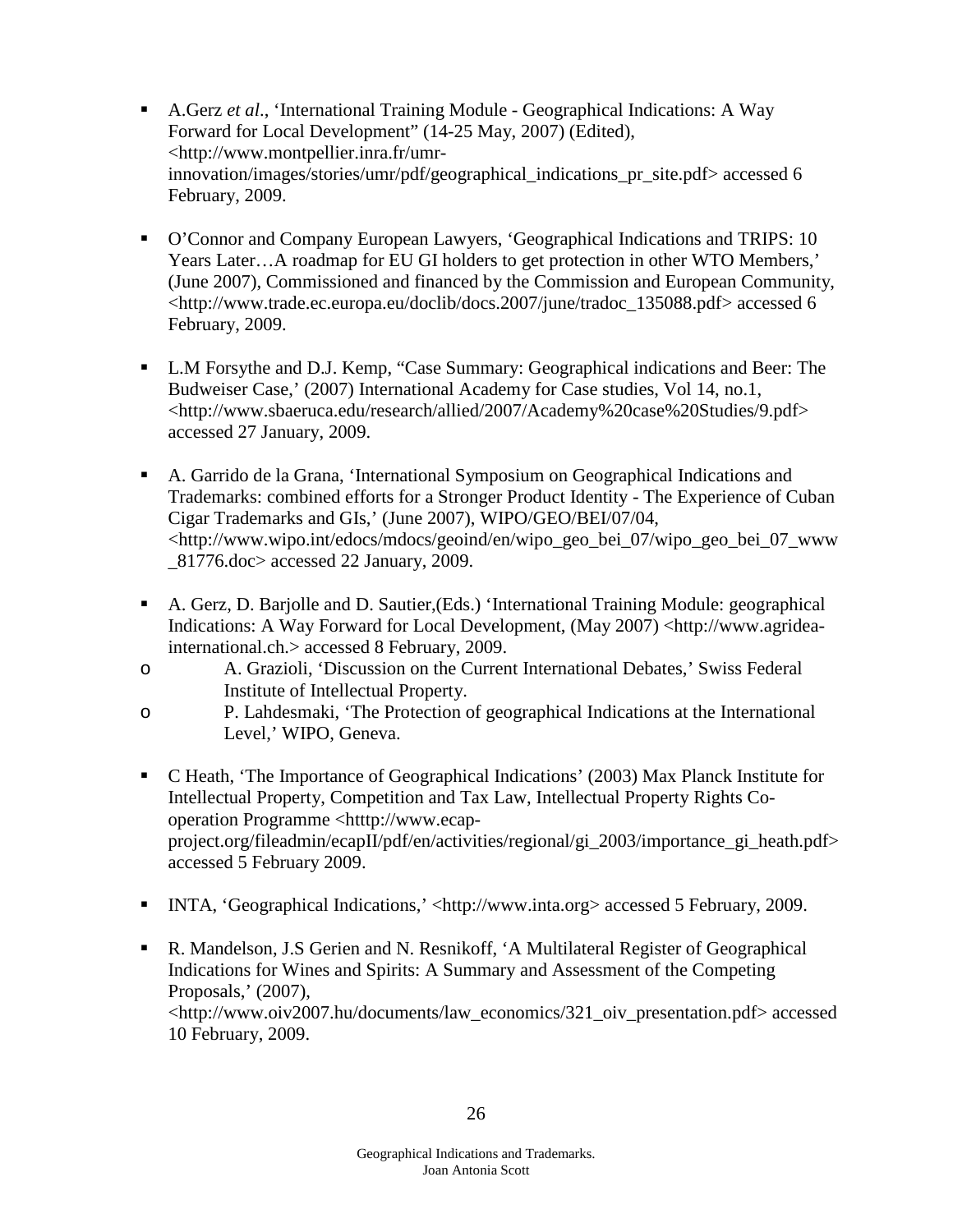- K. E Maskus, 'Observations on the Development Potential of Geographical Indications' (March 2003) University of Colorado at Boulder <http://www.ycsg.yale.edu/documents/papers/maskus.doc> accessed 27 January 2009.
- OriGIn, 'Newsletter 9,' (December 2008), Vol 9, <http://www.origin-gi.com> accessed 30 January, 2009.
- Office of the United States Trade representative, 'Protecting Geographical Indications for Wines and Spirits,' (December 2005), Doha Development Agenda Policy Brief, <http://www.ustr.gov/assets/Document\_Library/Fact\_Sheets/2005/asset\_upload\_file850\_ 8542.pdf> accessed 6 February, 2009.
- D. Rangnekar, 'The Socio-Economics of Geographical Indications: A review of Empirical Evidence from Europe," (October 2003), UNCTAD/ICTSD Capacity Building Project on IPRs and Sustainable Development, <http://www.iprsonline.org/unctadictsd/docs/GIS\_economics\_Oct03.pdf.> accessed 6 February, 2009.
- O Rovamo, 'Monopolising Names? The Protection of Geographical Indications in the European Community' (2006) University of Helsinki <http://www.ethesis.helsinki.fi/julkaisut/oik/julki/pg/rovamo/monopoli.pdf> accessed 4 January 2009.
- J. Simon, 'Relationship between Trademarks and Registered Appellations of Origin,' (2006), Lens and Staehelin, <http://www.buildingipvalue.com/06EU/176\_178.htm.> accessed 4 March, 2009.
- S Stern, 'The Overlap Between Geographical Indications and Trade Marks in Australia' (2001) Melbourne Journal of International Law <http://www.njil.law.unimelb.edu.au/issues/archive/2001(1)/10Stern.pdf> accessed 15 January 2009.
- UK Intellectual Property Office, 'Geographical Indications in Europe,' <http://www.ipo.gov.uk/types/patent/p-applying/p-before/p-otherprotect/p-geographic> accessed 21 February, 2009.
- United States Patent and Trademark Office, 'Geographical Indication Protection in the United States,' (USPTO), <http://www.uspto.gov/web/offices/dcom/olia/globalip/pdf/gi\_system.pdf.> accessed 10 January, 2009.
- M. Vincent, 'extending Protection at the WTO to Products Other Than Wines and spirits: Who Will Benefit?,' (2007), The Estey Centre Journal of International Law and Trade Policy, Vol 8, no. 1, p.57-68, <http://www.purl.umn.edu/9383> accessed 6 February, 2009.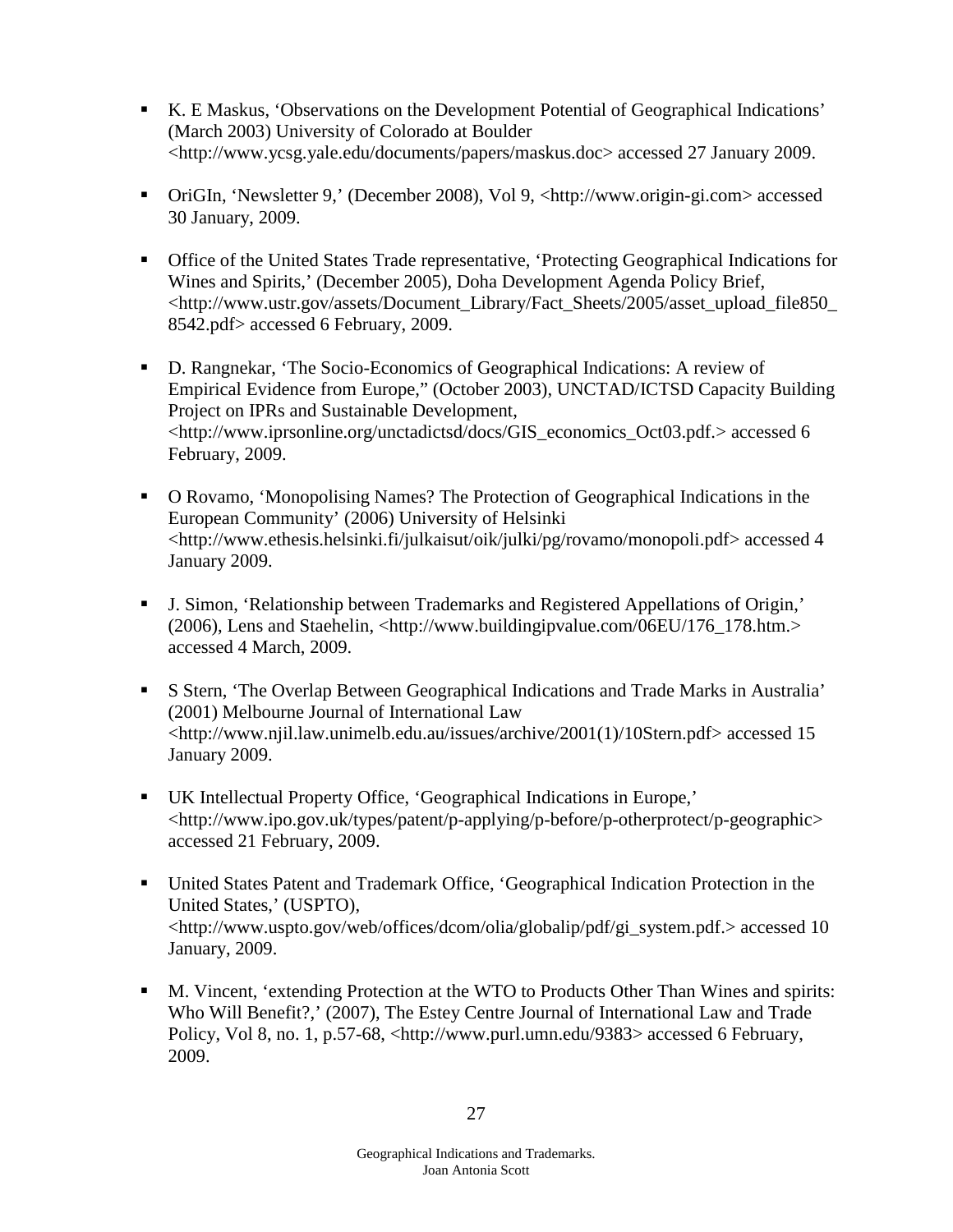- R.M Williams, 'Do Geographical Indications Promote Sustainable Rural Development? Two UK Case Studies and Implementations for New Zealand Rural Development Policy' (2007) Lincoln University <http://www.researcharchive.lincoln.ac.nz/dspace/bitstream/10182/585/1/williams\_mnrm ee.pdf> accessed 22 January 2009.
- WIPO Standing Committee on the Law of Trademarks, Industrial designs and Geographical Indications, 'Possible Solutions for Conflicts between Trademarks and Geographical Indications and for Conflicts between Homonymous Geographical Indications,' (8 June, 2000), SCT/5/3, <http://www.wipo.int/edocs/mdocs/sct/en/sct\_5/sct\_5\_3.pdf> accessed 22 January, 2009.
- WTO: TRIPS Geographical Indications Background and the Current Situation, <http://www.wto.org/english/tratop\_e/trips\_e/gi\_background\_e.htm.> accessed 6 February, 2009.
- WTO, 'Understanding the WTO What is the World Trade Organisation?' <http://www.wto.org/english/theWTO\_e/whatis\_e/tif\_e/fact1\_e.htm> accessed 5 February, 2009.
- WTO, 'Understanding the WTO -The Doha Agenda,'  $\lt$ http://www.wto.org/english/theWTO\_e/whatis\_e/tif\_e/doha1\_e.htm> accessed 5 February, 2009.
- WTO, 'The Doha Declaration Explained,' <http://www.wto.org/english/tratop\_e\_dda\_e/dohaexplained\_e.htm> accessed 30 January, 2009.

99900.12495 EMF\_EU 26830969v1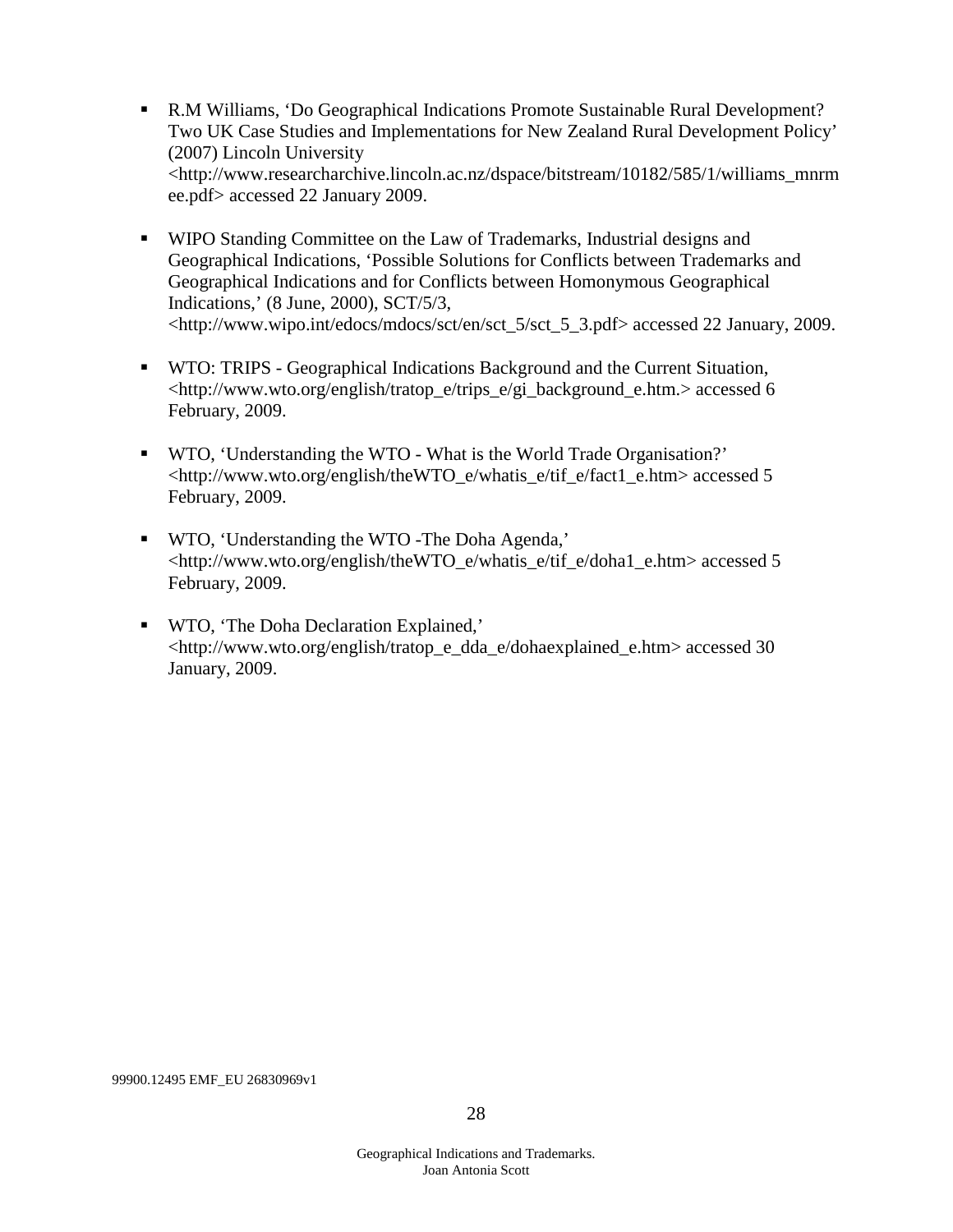Geographical Indications and Trademarks. Joan Antonia Scott